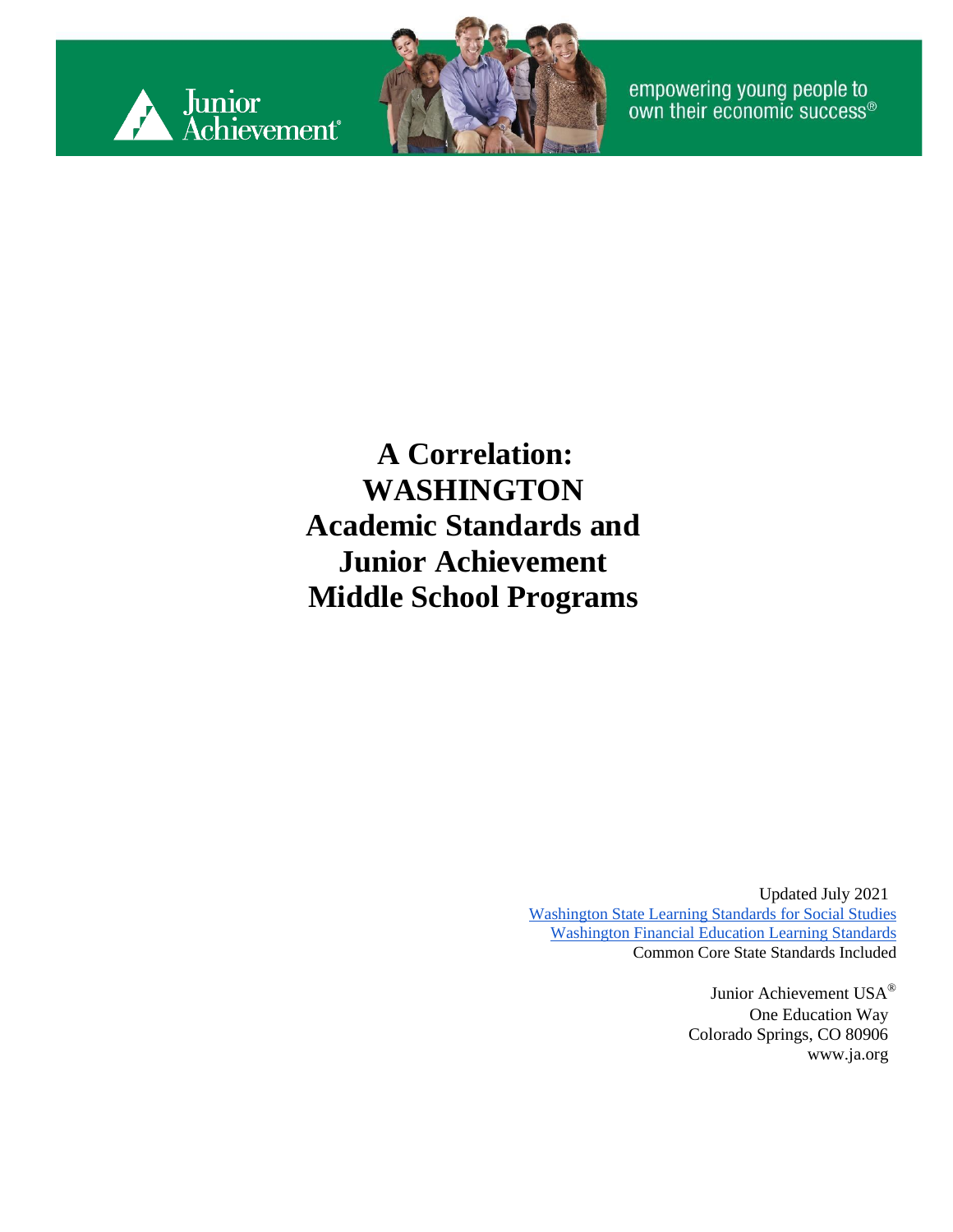#### **Overview**

Junior Achievement programs offer a multidisciplinary approach that connects learning across social studies disciplines, such as economics, geography, history, government, and civics, while incorporating mathematical concepts and reasoning and language arts skills. This list is not meant to be exhaustive or intended to suggest that a JA program will completely address any given standard but is designed to show how it can enhance or complement efforts to do so. The flexibility of the programs and supplementary materials allow specific content or skills to be addressed in depth by the teacher and/or business volunteer as needed.

In this document, Junior Achievement programs are correlated to the Washington Academic Standards for Social Studies and Financial Literacy and the Common Core State Standards in English/ Language Arts and mathematics. Alternate delivery methods, such as student self-guided, cover the same learning objectives for social studies standards and the JA Pathway Competencies. However, the varied implementation models may cause slight variation in English Language Arts and Mathematics correlations.

#### **JA Middle Grades Programs**

*[JA Economics for Success](#page-2-0)®* provides practical information about personal finance and the importance of identifying education and career goals based on a student's skills, interests, and values.

*[JA Global Marketplace](#page-6-0)®* Blended Model introduces students to the global marketplace and the ways in which countries buy and sell from each other. Through completion of this program, students will gain an understanding of the role of producers and consumers in the interconnected global market.

*[JA It's My Business](#page-11-0)[®](#page-11-0)* Blended Model provides middle school students an opportunity to experience the initial steps necessary to start a business. New program content provides an authentic entrepreneurial experience for students, with each session building up to a product-pitch competition

*[JA It's My Future](#page-14-0)®* Blended Model offers middle school students' practical information to help prepare them for the working world. Students develop the personal-branding and job-hunting skills needed to earn a job.

JA Inspire<sup>TM</sup> is more than a career fair, it brings together the business community and local schools and is designed to help launch middle school students into their futures: high school, college, and careers beyond. (Grades 6-8)

[JA Career Exploration Fair™](#page-19-0) is an event where students learn about a range of career options across multiple career clusters. (Grades K-12

[JA Career Speakers Series™](#page-21-0) In JA Career Speakers Series, a volunteer guest speaker visits the classroom and shares information about his or her career, work, and education experience. (Grades K-12)

JA Excellence through Ethics™ Through JA Excellence through Ethics, students will learn the importance of ethics and ethical decision-making and how ethical and unethical choices affect everyone in a community. (Grades 6-12)

[JA It's My Job™](#page-23-0) (Soft Skills) will help students understand the value of professional communication and soft skills, making them more employable to future employers across multiple career clusters. (Grades 6-12)

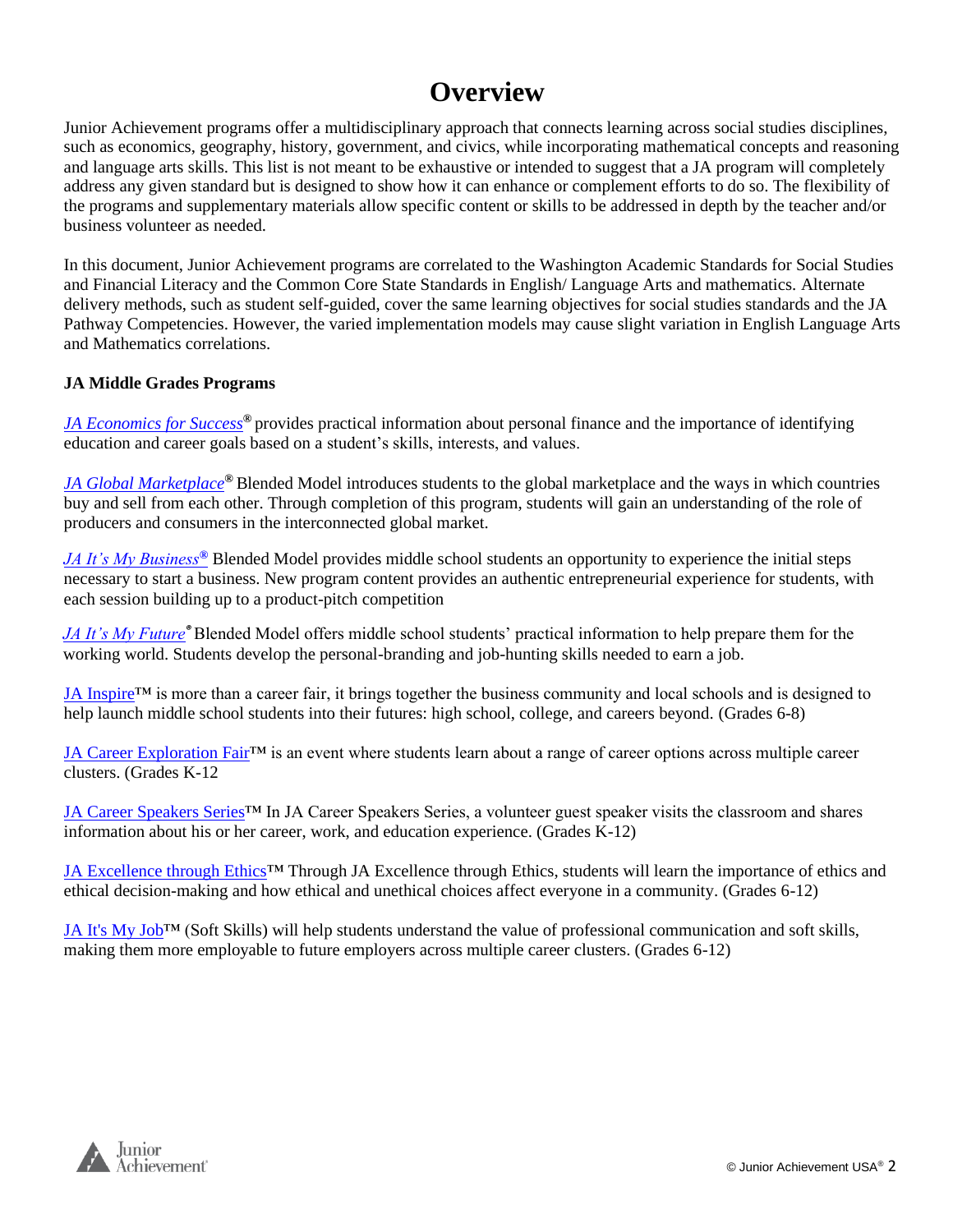<span id="page-2-0"></span>

| <b>Session Descriptions</b>                                                                                                                                                                                                                                                                                                                                                                                                 | <b>Social Studies Standards</b>                                                                                                | <b>Financial Literacy</b><br><b>Standards</b>                                                                                                                                                                                                                                                                                                                                                                                                                                                                                                                                                                                                                                                                                               | Common<br>Core<br><b>ELA</b>                                                                                                                         | Common<br><b>Core Math</b>   |
|-----------------------------------------------------------------------------------------------------------------------------------------------------------------------------------------------------------------------------------------------------------------------------------------------------------------------------------------------------------------------------------------------------------------------------|--------------------------------------------------------------------------------------------------------------------------------|---------------------------------------------------------------------------------------------------------------------------------------------------------------------------------------------------------------------------------------------------------------------------------------------------------------------------------------------------------------------------------------------------------------------------------------------------------------------------------------------------------------------------------------------------------------------------------------------------------------------------------------------------------------------------------------------------------------------------------------------|------------------------------------------------------------------------------------------------------------------------------------------------------|------------------------------|
| <b>Session One: Mirror, Mirror</b><br>Students make choices to better<br>understand the concept of self-<br>knowledge as they consider<br>education, careers, and other life<br>choices.<br>Objectives:<br><b>Students will:</b><br>• Use personal reflection to explain<br>self-knowledge<br>• Apply their skills, interests, and<br>values to help determine a<br>potential career path                                   | <b>NA</b>                                                                                                                      | Grade 6<br>6.EI.1. Give an example of how<br>education and training can affect<br>lifetime income.<br>Grade 7<br>7.EI.1. Predict how education and<br>training can affect lifetime<br>income.<br>7.EI.2. Match personal skills and<br>interests to various career options.<br>Grade 8<br>8.EI.1. Assess the relationship<br>between education and training<br>and lifetime income.<br>8.EI.2. Match personal skills and<br>interests to various career options.<br>8.EI.3. Compare the costs of<br>postsecondary education with the<br>potential increase in income from<br>a career of choice.                                                                                                                                             | Grade 6<br>RI.6.2,4,7<br>$SL.6.1-2$<br>L.6.1, 3, 4<br>Grade 7<br>RI.7.2.4<br>SL.7.1,2<br>L.7.1, 3, 4<br>Grade 8<br>RI.8.2,4<br>SL.8.1<br>L.8.1, 3, 4 |                              |
| <b>Session Two: Be a Success</b><br>Students learn how to set goals for<br>their financial future. They play the<br>"Be A Success Game" to see the<br>connection between personal finance,<br>education, and careers.<br>Objectives:<br>Students will:<br>• Identify the connection between<br>goal setting, personal finance,<br>education, and career choices<br>Apply decision making to<br>education and career choices | E1.6-8.1 Analyze the costs and<br>benefits of economic<br>choices made by groups and<br>individuals in the past or<br>present. | Grade 6<br>6.EI.1. Give an example of how<br>education and training can affect<br>lifetime income.<br>Grade 7<br>7.EI.1. Predict how education and<br>training can affect lifetime<br>income.<br>7.EI.2. Match personal skills and<br>interests to various career options.<br>7.EI.3. Compare the education and<br>training requirements, income<br>potential, and primary duties of at<br>least two jobs of interest.<br>Grade 8<br>8.EI.1. Assess the relationship<br>between education and training<br>and lifetime income.<br>8.EI.2. Match personal skills and<br>interests to various career options.<br>8.EI.3. Compare the costs of<br>postsecondary education with the<br>potential increase in income from<br>a career of choice. | Grade 6<br>RI.6.4<br>SL.6.1,2<br>L.6.1,3,4<br>Grade 7<br>RI.7.4<br>SL.7.1,2<br>L.7.1, 3, 4<br><b>Grade 8</b><br>RI.8.4<br>SL.8.1<br>L.8.1, 3, 4      | Grade 6<br>6.NS3<br>6.NS.C.5 |

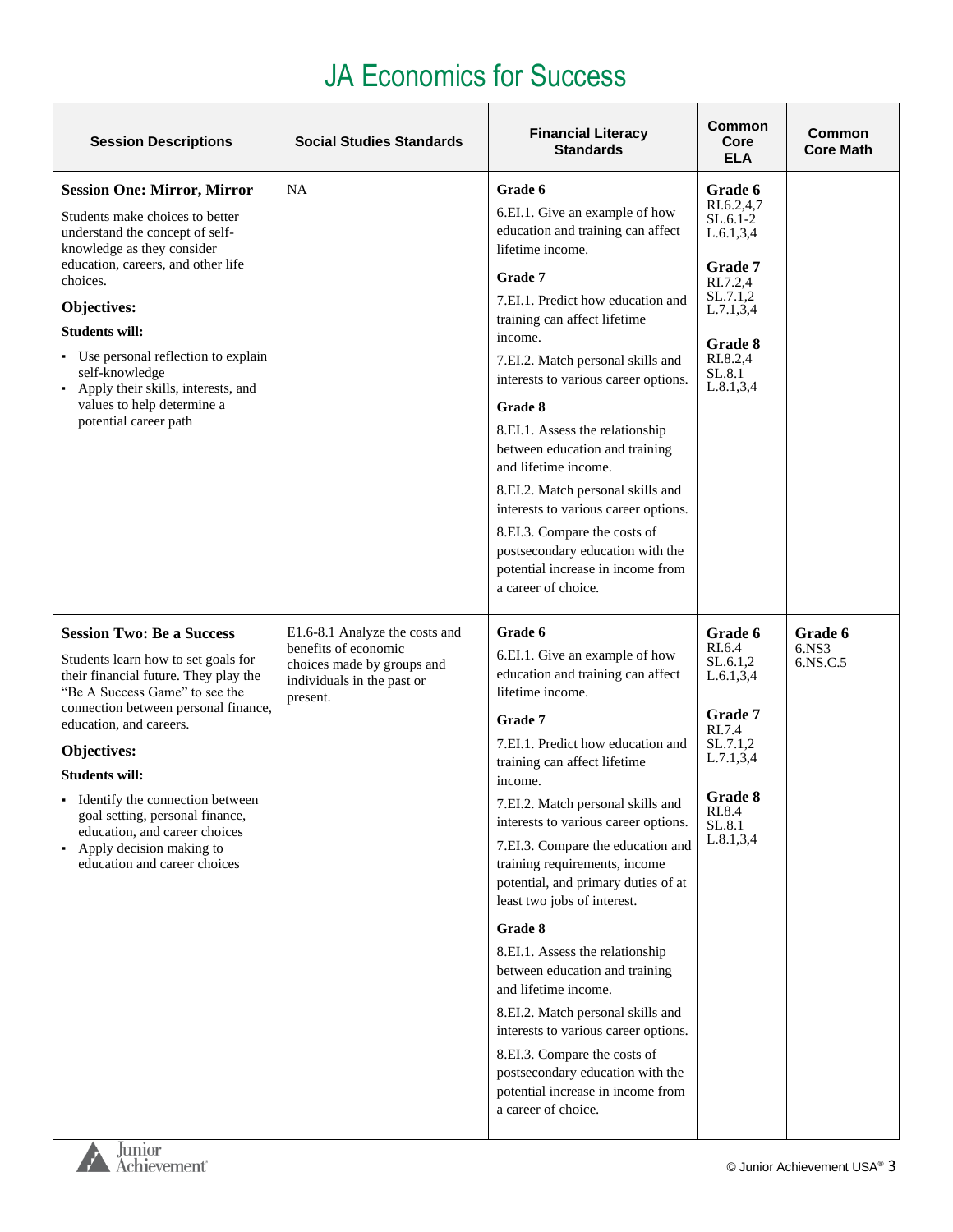| <b>Session Descriptions</b>                                                                                                                                                                                                                                                                                                                                                                                                                                                                                                | <b>Social Studies Standards</b>                                                                                                                                                                                                                                                                        | <b>Financial Literacy</b><br><b>Standards</b>                                                                                                                                                                                                                                                                                                                                                                                                                                                                                                                                                                                                                                                                                                                                                                                                                                                                                                                                                                | <b>Common</b><br>Core<br><b>ELA</b>                                                                                                      | Common<br><b>Core Math</b>                             |
|----------------------------------------------------------------------------------------------------------------------------------------------------------------------------------------------------------------------------------------------------------------------------------------------------------------------------------------------------------------------------------------------------------------------------------------------------------------------------------------------------------------------------|--------------------------------------------------------------------------------------------------------------------------------------------------------------------------------------------------------------------------------------------------------------------------------------------------------|--------------------------------------------------------------------------------------------------------------------------------------------------------------------------------------------------------------------------------------------------------------------------------------------------------------------------------------------------------------------------------------------------------------------------------------------------------------------------------------------------------------------------------------------------------------------------------------------------------------------------------------------------------------------------------------------------------------------------------------------------------------------------------------------------------------------------------------------------------------------------------------------------------------------------------------------------------------------------------------------------------------|------------------------------------------------------------------------------------------------------------------------------------------|--------------------------------------------------------|
| <b>Session Three: Keeping Your</b><br><b>Balance</b><br><b>Students receive Occupation Cards</b><br>and observe how different jobs<br>provide different monthly salaries.<br>Based on those monthly salaries,<br>students evaluate the opportunity cost<br>when making budget decisions.<br>Objectives:<br><b>Students will:</b><br>• Recognize that a balanced budget<br>is important for all workers<br>• Define the term income and<br>differentiate between gross and net<br>income<br>• Name ways to balance a budget | E1.6-8.1 Analyze the costs and<br>benefits of economic<br>choices made by groups and<br>individuals in the past or<br>present.<br>E1.6-8.3 Analyze examples of<br>how groups and individuals<br>have considered profit and<br>personal values in making<br>economic choices in the past or<br>present. | Grade 6<br>6.SS.2. Classify the components of<br>a personal spending plan,<br>including income, planned saving,<br>and expenses.<br>6.SS.3. Distinguish between<br>saving strategies, including pay<br>yourself first and comparison<br>shopping.<br>6.SS.4. Compare the advantages<br>and disadvantages of saving for<br>financial goals.<br>Grade 7<br>7.SS.2. Illustrate how spending<br>and saving behavior can affect<br>overall well-being.<br>7.SS.3. Understand the<br>components of a personal<br>spending plan, including income,<br>planned saving, and expenses.<br>7.SS.4. Compare saving strategies,<br>including pay yourself first and<br>comparison shopping.<br>Grade 8<br>8.SS.1. Analyze how spending and<br>saving behavior can affect overall<br>well-being.<br>8.SS.2. Discuss the components of<br>a personal spending plan,<br>including income, planned saving,<br>and expenses.<br>8.SS.3. Compare saving strategies,<br>including pay yourself first and<br>comparison shopping. | Grade 6<br>RI.6.4.7<br>SL.6.1<br>L.6.1, 3, 4<br>Grade 7<br>RI.7.4<br>SL.7.1<br>L.7.1, 3, 4<br>Grade 8<br>RI.8.4<br>SL.8.1<br>L.8.1, 3, 4 | Grade 6<br>6.NS.B.3<br>6.NS.C.5<br>Grade 7<br>7.RP.A.3 |

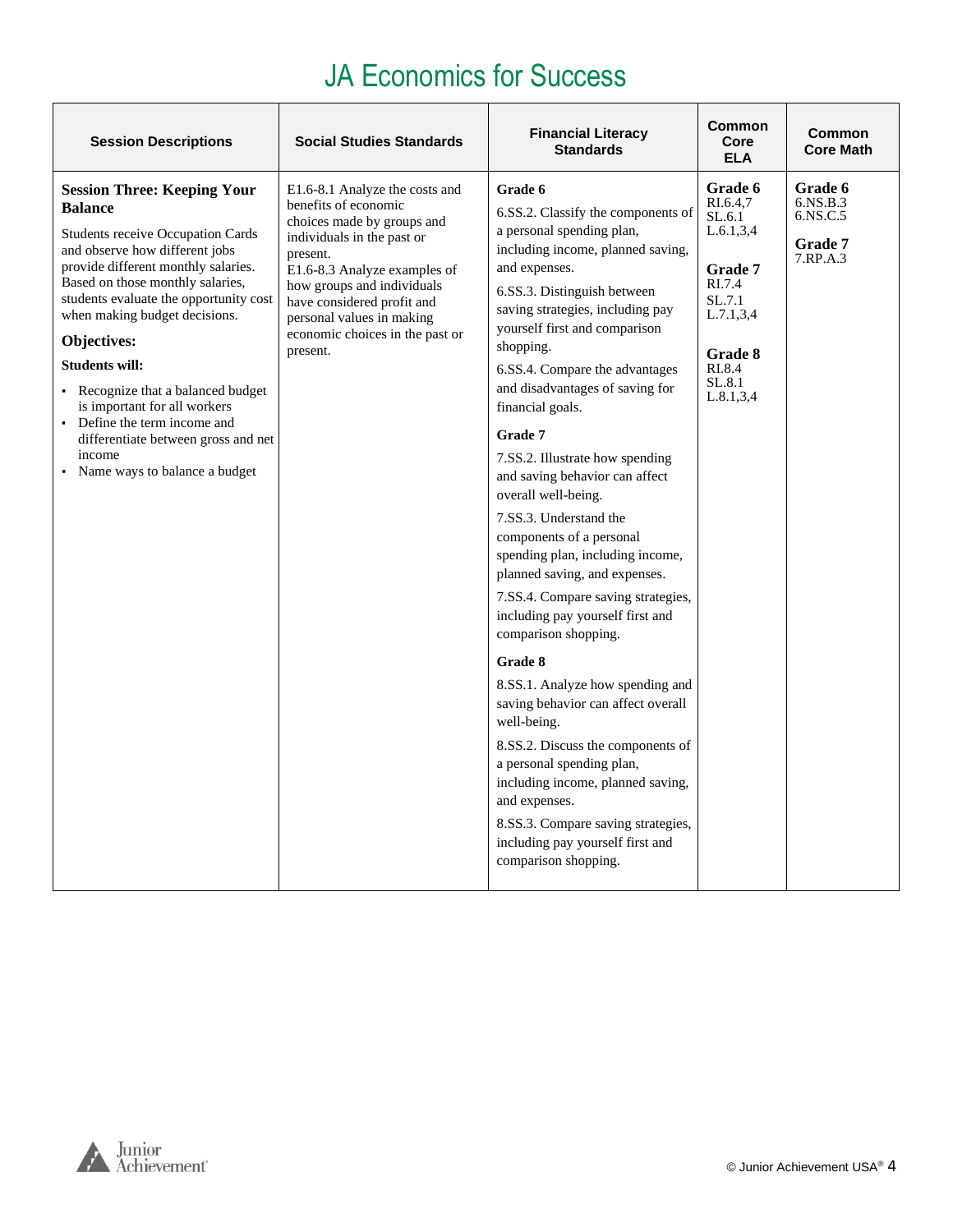| <b>Session Descriptions</b>                                                                                                                                                                                                                                                                                                                                                                                                                                                                                         | <b>Social Studies Standards</b>                                                                                                                                                                                                                                                                          | <b>Financial Literacy</b><br><b>Standards</b>                                                                                                                                                                                                                                                                                                                                                                                                                                                                                                                                               | Common<br>Core<br><b>ELA</b>                                                                                                             | Common<br><b>Core Math</b>                                    |
|---------------------------------------------------------------------------------------------------------------------------------------------------------------------------------------------------------------------------------------------------------------------------------------------------------------------------------------------------------------------------------------------------------------------------------------------------------------------------------------------------------------------|----------------------------------------------------------------------------------------------------------------------------------------------------------------------------------------------------------------------------------------------------------------------------------------------------------|---------------------------------------------------------------------------------------------------------------------------------------------------------------------------------------------------------------------------------------------------------------------------------------------------------------------------------------------------------------------------------------------------------------------------------------------------------------------------------------------------------------------------------------------------------------------------------------------|------------------------------------------------------------------------------------------------------------------------------------------|---------------------------------------------------------------|
| <b>Session Four: Savvy Shopper</b><br>Students examine how consumers<br>pay for goods and services. They<br>discuss the advantages and<br>disadvantages of using debit and<br>credit cards.<br>Objectives:<br><b>Students will:</b><br>Identify the differences between<br>debit and credit cards<br>Explain the advantages and<br>disadvantages of both cards<br>• Recognize the importance of<br>taking personal responsibility for<br>financial decisions                                                        | E1.6-8.1 Analyze the costs and<br>benefits of economic<br>choices made by groups and<br>individuals in the past or<br>present.<br>E1.6-8.3 Analyze examples of<br>how groups and individuals<br>have considered profit and<br>personal values in making<br>economic choices in the past or<br>present.   | Grade 6<br>6.CD.1. Explain how debit cards<br>differ from credit cards.<br>Grade 7<br>7.CD.1. Compare debit cards and<br>credit cards.<br>Grade 8<br>8.SS.11. Compare the advantages<br>and disadvantages of checks,<br>prepaid cards, debit cards, gift<br>cards, and online and mobile<br>payment systems.                                                                                                                                                                                                                                                                                | Grade 6<br>RI.6.4,7<br>SL.6.1<br>L.6.1, 3, 4<br>Grade 7<br>RI.7.4<br>SL.7.1<br>L.7.1, 3, 4<br>Grade 8<br>RI.8.4<br>SL.8.1<br>L.8.1, 3, 4 | Grade 6<br>6.NS.B.3<br>6.NS.C.5<br><b>Grade</b> 7<br>7.RP.A.3 |
| <b>Session Five: Keeping Score</b><br>Students examine how a credit score<br>is determined and learn about the<br>consequences of a positive and<br>negative credit report.<br>Objectives:<br><b>Students will:</b><br>Describe the favorable or<br>unfavorable consequences of a<br>high or low personal credit score<br>• Explain actions that cause a credit<br>score to go up or down                                                                                                                           | E3.6-8.1 Explain the role of<br>government in the world's<br>economies through the creation of<br>money, taxation,<br>and spending in the past or<br>present.<br>E3.6-8.3 Analyze the influence of<br>the U.S. government's<br>taxation, creation of currency, and<br>tariffs in the past or<br>present. | Grade 8<br>8.CD.7. Predict possible<br>consequences of excessive debt.                                                                                                                                                                                                                                                                                                                                                                                                                                                                                                                      | Grade 6<br>RI.6.4,7<br>SL.6.1<br>L.6.1, 3.4<br>Grade 7<br>RI.7.4<br>SL.7.1<br>L.7.1, 3, 4<br>Grade 8<br>RI.8.4<br>SL.8.1<br>L.8.1, 3, 4  | Grade 6<br>6.NS.B.3<br>6.NS.C.5                               |
| <b>Session Six: What's the Risk?</b><br>Students learn that life involves risk<br>and that insurance and personal<br>responsibility help to reduce the<br>financial consequences of loss or<br>injury.<br>Objectives:<br><b>Students will:</b><br>• Explore the cost and consequence<br>of risk<br>• Explain how insurance provides a<br>method to minimize financial risk<br>Identify the opportunity cost of<br>having insurance<br>Assess how personal<br>٠<br>responsibility plays a part in<br>minimizing risk | <b>NA</b>                                                                                                                                                                                                                                                                                                | Grade 6<br>6.RM.1. Give examples of how<br>people manage the risk of<br>financial loss through avoidance,<br>acceptance, control and reduction,<br>and transfer through insurance.<br>6.RM.2. Identify the consequences<br>of accepting risk with insufficient<br>or no insurance.<br>Grade 7<br>7.RM.1. Give examples of how<br>people manage the risk of<br>financial loss through avoidance,<br>acceptance, control and reduction,<br>and transfer through insurance.<br>7.RM.2. Give examples of the<br>consequences of accepting risk<br>with insufficient or no insurance.<br>Grade 8 | Grade 6<br>SL.6.1<br>L.6.1, 3, 4<br>Grade 7<br>SL.7.1<br>L.7.1, 3, 4<br>Grade 8<br>SL.8.1<br>L.8.1,3,4                                   |                                                               |

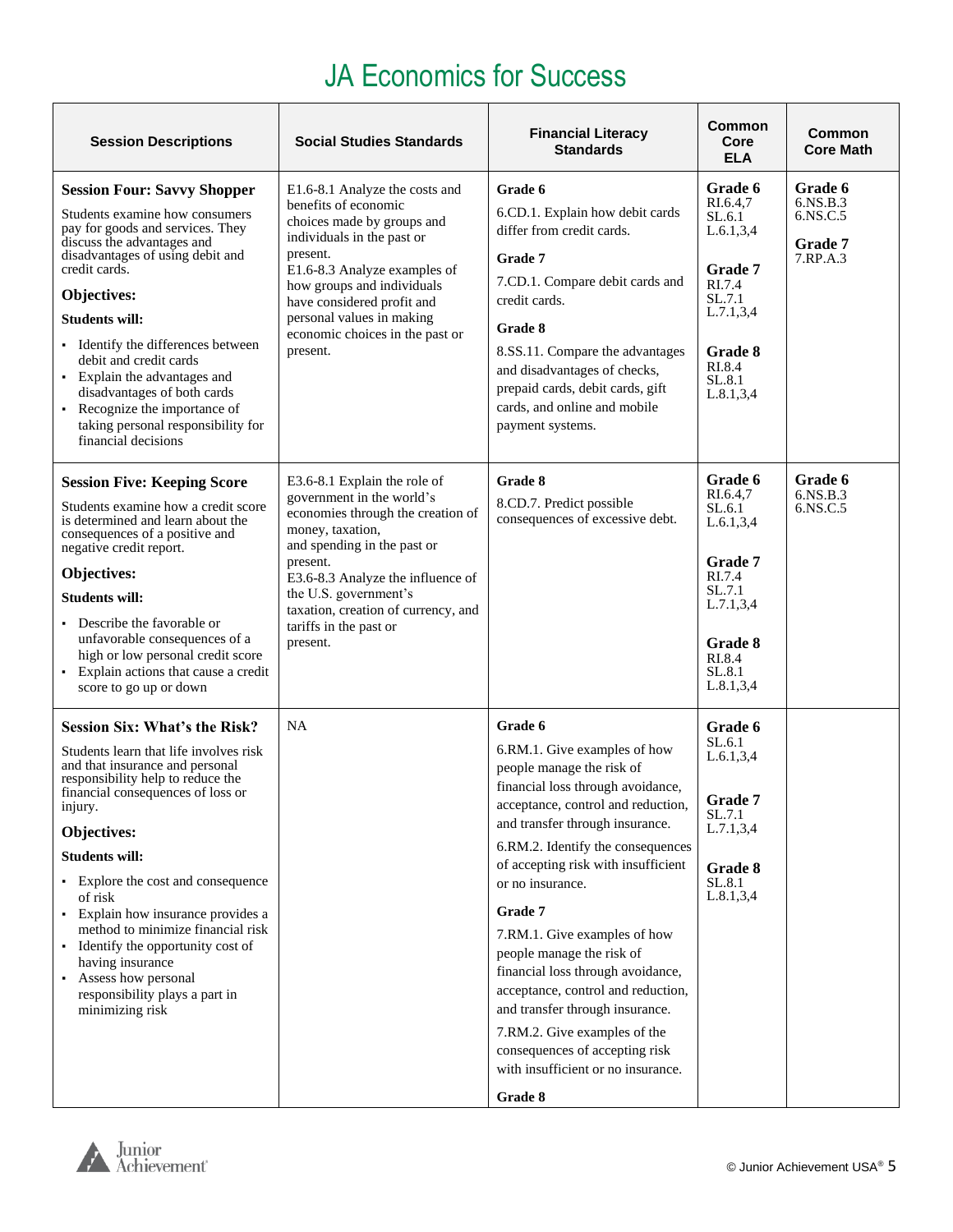| <b>Session Descriptions</b> | <b>Social Studies Standards</b> | <b>Financial Literacy</b><br><b>Standards</b>                                                                                                                                                                                                                     | <b>Common</b><br>Core<br><b>ELA</b> | <b>Common</b><br><b>Core Math</b> |
|-----------------------------|---------------------------------|-------------------------------------------------------------------------------------------------------------------------------------------------------------------------------------------------------------------------------------------------------------------|-------------------------------------|-----------------------------------|
|                             |                                 | 8.RM.1. Summarize how people<br>manage the risk of financial loss<br>through avoidance, acceptance,<br>control and reduction, and transfer<br>through insurance.<br>8.RM.2. Summarize the<br>consequences of accepting risk<br>with insufficient or no insurance. |                                     |                                   |

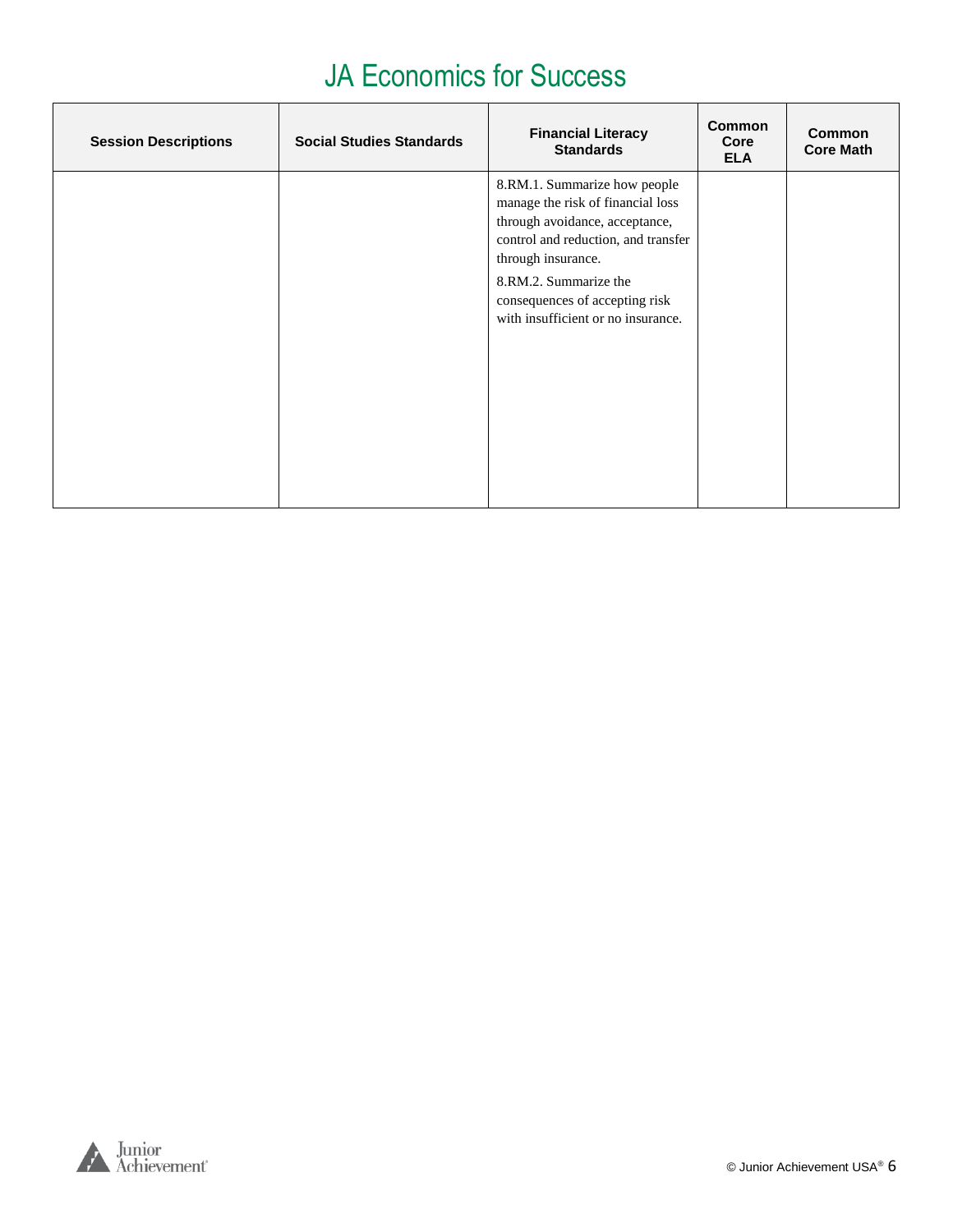<span id="page-6-0"></span>

| <b>Session Details</b>                                                                                                                                                                                                                                                                                                                                                                                                                                                                                                                                                                                                                                                          | <b>Social Studies Standards</b>                                                                                                                                                                                                                                                                                                                                                                                                                                                                                                                                                                                                                                     | <b>Financial Literacy Standards</b>                                                                                                                                                                                                                                                                                                                                                                                                                                                                           | <b>Common</b><br>Core                                                                                                                                                                                                                           |
|---------------------------------------------------------------------------------------------------------------------------------------------------------------------------------------------------------------------------------------------------------------------------------------------------------------------------------------------------------------------------------------------------------------------------------------------------------------------------------------------------------------------------------------------------------------------------------------------------------------------------------------------------------------------------------|---------------------------------------------------------------------------------------------------------------------------------------------------------------------------------------------------------------------------------------------------------------------------------------------------------------------------------------------------------------------------------------------------------------------------------------------------------------------------------------------------------------------------------------------------------------------------------------------------------------------------------------------------------------------|---------------------------------------------------------------------------------------------------------------------------------------------------------------------------------------------------------------------------------------------------------------------------------------------------------------------------------------------------------------------------------------------------------------------------------------------------------------------------------------------------------------|-------------------------------------------------------------------------------------------------------------------------------------------------------------------------------------------------------------------------------------------------|
| <b>Session One: Business and</b><br><b>Customer</b><br>Students learn about the relationship<br>between businesses, their customers,<br>and the mutually beneficial exchange<br>of products and services.<br>Objectives:<br><b>Students will:</b><br>• Identify what a business gains from<br>an exchange with a customer<br>Identify what a customer gains from<br>$\blacksquare$<br>an exchange with a business<br>• Define ethics and ethical dilemma<br>(Deeper Look)<br>· Identify the stakeholders of a<br>business.<br>• Evaluate whether the actions of a<br>business, which had positive or<br>negative implications to<br>stakeholders, were ethical (Deeper<br>Look) | E1.6-8.1 Analyze the costs and benefits of<br>economic choices made by groups and<br>individuals in the past or present.<br>G3.6-8.1 Explain how learning about the<br>geography of the world helps us understand<br>global issues such as di-versity,<br>sustainability, and trade.<br>G3.6-8.2 Explain how learning about the<br>geography of Washington state helps us<br>understand global issues such as diversity,<br>sustainability, and trade.<br>G3.6-8.3 Explain how learning about the<br>geography of the United States helps us<br>understand global issues such as diversity,<br>trade, and sustainability.                                           | Grade 6<br>6.FD.16. Evaluate the results of a<br>financial decision.<br>6.FD.17. Give examples of how<br>decisions made today can affect future<br>opportunities.<br>Grade 7<br>7.FD.16. Evaluate the results of a<br>financial decision.<br>7.FD.17. Give examples of how<br>decisions made today can affect future<br>opportunities.<br>Grade 8<br>8.FD.16. Evaluate the results of a<br>financial decision.<br>8.FD.17. Give examples of how<br>decisions made today can affect future<br>opportunities.   | Grade 6<br>RI.6.4<br>RI.6.7<br>W.6.4<br>$SL.6.1-2$<br>$L.6.1-6$<br>Grade 7<br>RI.7.4<br>W.7.4<br>$SL.7.1-2$<br>$L.7.1-6$<br>Grade 8<br>RI.8.4<br>W.4<br>$SL.8.1-2$<br>$L.8.1-6$                                                                 |
| <b>Session Two: Business and</b><br><b>Culture</b><br>Students learn that businesses must<br>understand cultural differences to<br>meet customers' needs and make a<br>profit in different countries.<br>Objectives:<br><b>Students will:</b><br>· Identify business-related, cultural<br>differences throughout the world<br>• Explain the need for international<br>businesses to consider their<br>customers' cultural differences to<br>provide for the customer and make<br>a profit<br>· Identify cultural differences<br>throughout the world that affect<br>social interaction and<br>communication                                                                     | C3.6-8.1 Analyze how societies have<br>interacted with one another.<br>G2.6-8.5 Explain examples of cultural<br>diffusion in the world from the past or<br>present.<br>G3.6-8.1 Explain how learning about the<br>geography of the world helps us understand<br>global issues such as diversity,<br>sustainability, and trade.<br>G3.6-8.2 Explain how learning about the<br>geography of Washington state helps us<br>understand global issues such as diversity,<br>sustainability, and trade.<br>G3.6-8.3 Explain how learning about the<br>geography of the United States helps us<br>understand global issues such as diversity,<br>trade, and sustainability. | Grade 6<br>6.FD.16. Evaluate the results of a<br>financial decision.<br>6.FD.17. Give examples of how<br>decisions made today can affect future<br>opportunities.<br>Grade 7<br>7.FD.16. Evaluate the results of a<br>financial decision.<br>7.FD.17. Give examples of how<br>decisions made today can affect future<br>opportunities.<br>Grade 8<br>8. FD. 16. Evaluate the results of a<br>financial decision.<br>8.FD.17. Give examples of how<br>decisions made today can affect future<br>opportunities. | Grade 6<br>RI.6.1<br>RI.6.4<br>RI.6.7<br>W.6.4,7<br>$SL.6.1-2$<br>SL.6.4<br>$L.6.1-6$<br>Grade 7<br>RI.7.1<br>RI.7.4<br>W.7.4,7<br>SL.7.1-2<br>SL.7.4<br>$L.7.1-6$<br>Grade 8<br>RI.8.1<br>RI.8.4<br>W.8.4,7<br>SL.8.1-2<br>SL.8.4<br>$L.8.1-6$ |

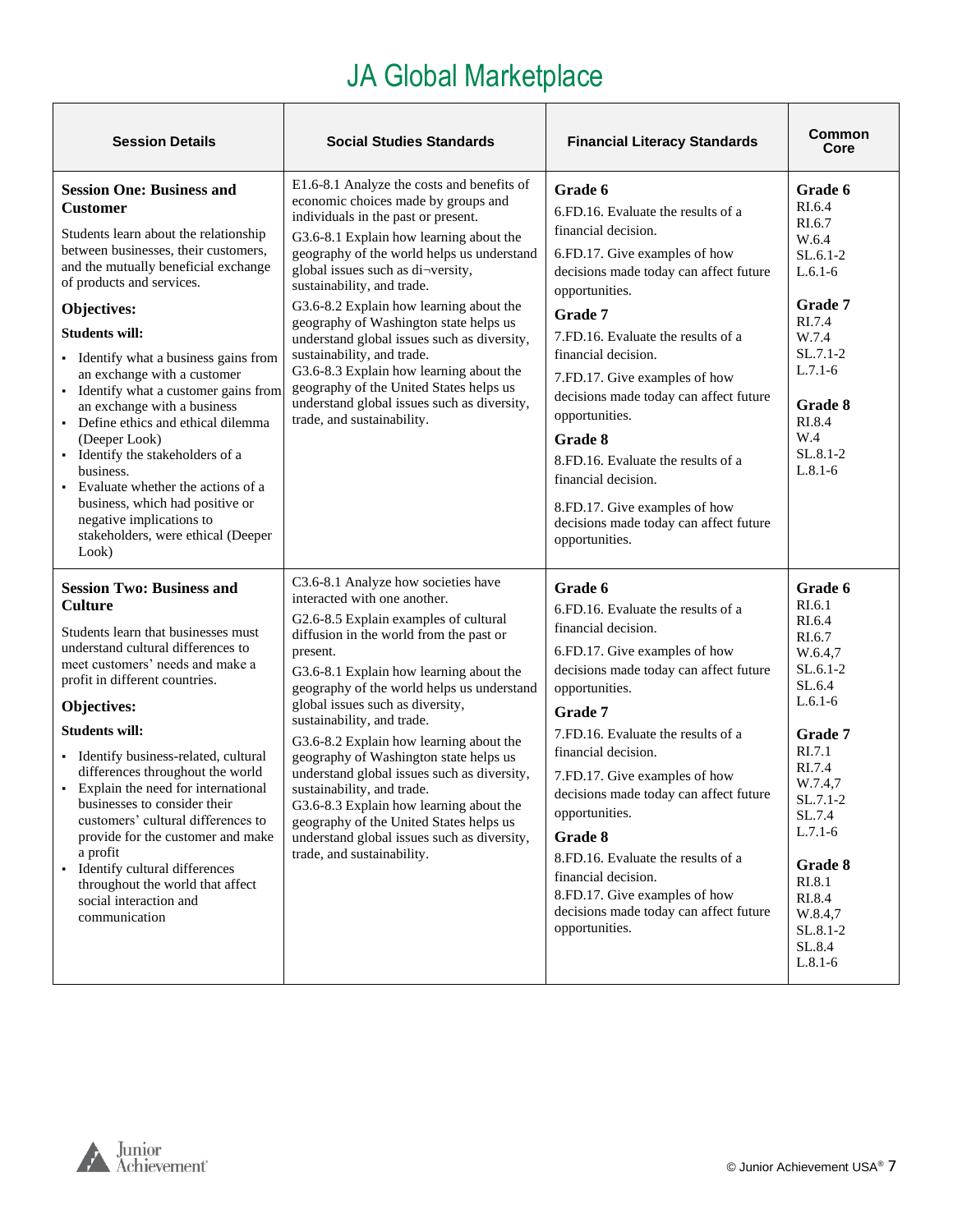| <b>Session Details</b>                                                                                                                                                                                                                                                                                                                                                                                                                                                                                                                                                                                                                     | <b>Social Studies Standards</b>                                                                                                                                                                                                                                                                                                                                                                                                                                                                                                                                                                                                                                                                                                                                                                                                                                                                                                                                                                                                                                                                                                                                                                                                                                                                                                                                                                       | <b>Financial Literacy Standards</b>                                                                                                                                                                                                                                                                                                                                                                                                                                                                                                                                                    | Common<br>Core                                                                                                                                                                                                   |
|--------------------------------------------------------------------------------------------------------------------------------------------------------------------------------------------------------------------------------------------------------------------------------------------------------------------------------------------------------------------------------------------------------------------------------------------------------------------------------------------------------------------------------------------------------------------------------------------------------------------------------------------|-------------------------------------------------------------------------------------------------------------------------------------------------------------------------------------------------------------------------------------------------------------------------------------------------------------------------------------------------------------------------------------------------------------------------------------------------------------------------------------------------------------------------------------------------------------------------------------------------------------------------------------------------------------------------------------------------------------------------------------------------------------------------------------------------------------------------------------------------------------------------------------------------------------------------------------------------------------------------------------------------------------------------------------------------------------------------------------------------------------------------------------------------------------------------------------------------------------------------------------------------------------------------------------------------------------------------------------------------------------------------------------------------------|----------------------------------------------------------------------------------------------------------------------------------------------------------------------------------------------------------------------------------------------------------------------------------------------------------------------------------------------------------------------------------------------------------------------------------------------------------------------------------------------------------------------------------------------------------------------------------------|------------------------------------------------------------------------------------------------------------------------------------------------------------------------------------------------------------------|
| <b>Session Three: Global Trade</b><br>Students learn that businesses<br>trade to obtain products and<br>services that customers want or<br>need. Students will learn about<br>imports and exports, examine the<br>ways technology has improved<br>international trade and participate<br>in a global trade game.<br>Objectives:<br><b>Students will:</b><br>• Identify reasons why countries<br>trade<br>• Demonstrate that countries benefit<br>more from trade than from trying to<br>meet all their own needs<br>Apply key terms related to trade.<br>• Describe how improvements in<br>technology can influence<br>international trade | C3.6-8.1 Analyze how societies have<br>interacted with one another.<br>E2.6-8.6 Analyze how the forces of supply<br>and demand have affected international<br>trade in the United States in the past or<br>present.<br>E4.6-8.1 Explain the distribution of wealth<br>and sustainability of resources in the world.<br>E4.6-8.2 Explain barriers to trade and how<br>those barriers influence trade among<br>nations.<br>E4.6-8.5 Analyze the distribution of wealth<br>and sustainability of resources in the United<br>States.<br>E4.6-8.6 Explain the costs and benefits of<br>trade policies to individuals, businesses, and<br>society in the United States.<br>G1.6-8.1 Construct and analyze maps using<br>scale, direction, symbols, legends, and<br>projections to gather in-formation.<br>G1.6-8.2 Identify the location of places and<br>regions in the world and understand their<br>physical and cultural characteristics.<br>G1.6-8.4 Explain how human spatial<br>patterns have e-merged from natural<br>processes and human activities.<br>G1.6-8.5 Explain and analyze physical and<br>cultural characteristics of places and regions<br>in the United States.<br>G1.6-8.6 Use maps, satellite images,<br>photographs, and other representations to<br>explain relationships between the locations<br>of places and regions and their political,<br>cultural, and economic dynamics. | Grade 6<br>6.FD.16. Evaluate the results of a<br>financial decision.<br>6.FD.17. Give examples of how<br>decisions made today can affect future<br>opportunities.<br>Grade 7<br>$\tau$<br>7.FD.15. Determine the cost of<br>achieving a financial goal.<br>7.FD.16. Evaluate the results of a<br>financial decision.<br>7.FD.17. Give examples of how<br>decisions made today can affect future<br>opportunities.<br>Grade 8<br>8.FD.16. Evaluate the results of a<br>financial decision.<br>8.FD.17. Give examples of how<br>decisions made today can affect future<br>opportunities. | Grade 6<br>RI.6.4<br>W.6.4<br>$SL.6.1-2$<br>SL.4<br>$L.6.1-6$<br>Grade 7<br>RI.7.4<br>W.7.4<br>$SL.7.1-2$<br>SL.7.4<br>$L.7.1-6$<br>Grade 8<br>RI.8.4<br>W.8.4<br>$SL.8.1 - 2$<br>SL.8.4<br>$L.8.1 - 4$<br>L.8.6 |

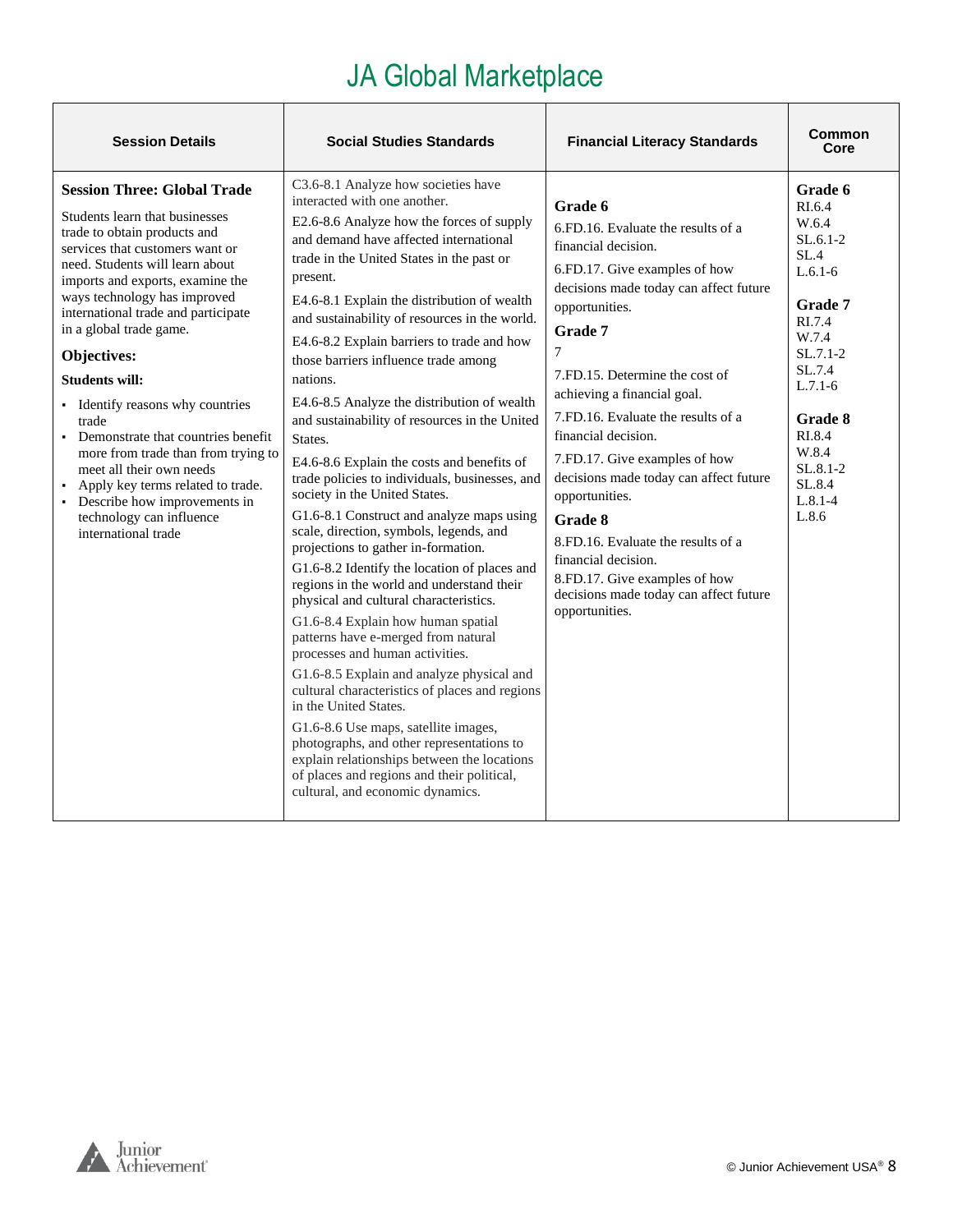| <b>Session Details</b>                                                                                                                                                                                                                                                                                                                                                                                                                                                                                                                                                                 | <b>Social Studies Standards</b>                                                                                                                                                                                                                                                                                                                                                                                                                                                                                                                                                                                                                                                                                                                                                                                                                                                                                                                                                                                                                                                                                                                                                                                                                                                                                                                                                                                                                                                                              | <b>Financial Literacy Standards</b>                                                                                                                                                                                                                                                                                                                                                                                                                                                                         | Common<br>Core                                                                                                                                                                                                                                                                                                    |
|----------------------------------------------------------------------------------------------------------------------------------------------------------------------------------------------------------------------------------------------------------------------------------------------------------------------------------------------------------------------------------------------------------------------------------------------------------------------------------------------------------------------------------------------------------------------------------------|--------------------------------------------------------------------------------------------------------------------------------------------------------------------------------------------------------------------------------------------------------------------------------------------------------------------------------------------------------------------------------------------------------------------------------------------------------------------------------------------------------------------------------------------------------------------------------------------------------------------------------------------------------------------------------------------------------------------------------------------------------------------------------------------------------------------------------------------------------------------------------------------------------------------------------------------------------------------------------------------------------------------------------------------------------------------------------------------------------------------------------------------------------------------------------------------------------------------------------------------------------------------------------------------------------------------------------------------------------------------------------------------------------------------------------------------------------------------------------------------------------------|-------------------------------------------------------------------------------------------------------------------------------------------------------------------------------------------------------------------------------------------------------------------------------------------------------------------------------------------------------------------------------------------------------------------------------------------------------------------------------------------------------------|-------------------------------------------------------------------------------------------------------------------------------------------------------------------------------------------------------------------------------------------------------------------------------------------------------------------|
| <b>Session Four: Why Countries</b><br><b>Specialize</b><br>Students learn that businesses in<br>different countries specialize by<br>focusing their efforts on specific<br>resources or producing smaller<br>parts of a product.<br>Objectives:<br><b>Students will:</b><br>Define specialization<br>Analyze examples of international<br>trade to explain why modern<br>countries cannot provide for all<br>their wants and needs<br>Show how events and decisions in<br>one country have a causal<br>relationship with, and produce an<br>effect on, customers in another<br>country | C3.6-8.1 Analyze how societies have<br>interacted with one another.<br>E2.6-8.6 Analyze how the forces of supply<br>and demand have affected international<br>trade in the United States in the past or<br>present.<br>E4.6-8.1 Explain the distribution of wealth<br>and sustainability of resources in the world.<br>E4.6-8.2 Explain barriers to trade and how<br>those barriers influence trade among<br>nations.<br>E4.6-8.5 Analyze the distribution of wealth<br>and sustainability of resources in the United<br>States.<br>E4.6-8.6 Explain the costs and benefits of<br>trade policies to individuals, businesses, and<br>society in the United States.<br>G1.6-8.1 Construct and analyze maps using<br>scale, direction, symbols, legends, and<br>projections to gather in-formation.<br>G1.6-8.2 Identify the location of places and<br>regions in the world and understand their<br>physical and cultural characteristics.<br>G1.6-8.3 Analyze maps and charts from a<br>specific time period to understand an issue<br>or event.<br>G1.6-8.4 Explain how human spatial<br>patterns have e-merged from natural<br>processes and human activities.<br>G1.6-8.5 Explain and analyze physical and<br>cultural characteristics of places and regions<br>in the United States.<br>G1.6-8.6 Use maps, satellite images,<br>photographs, and other representations to<br>explain relationships between the locations<br>of places and regions and their political,<br>cultural, and economic dynamics. | Grade 6<br>6.FD.16. Evaluate the results of a<br>financial decision.<br>6.FD.17. Give examples of how<br>decisions made today can affect future<br>opportunities.<br>Grade 7<br>7.FD.16. Evaluate the results of a<br>financial decision.<br>7.FD.17. Give examples of how<br>decisions made today can affect future<br>opportunities.<br>Grade 8<br>8.FD.16. Evaluate the results of a<br>financial decision.<br>8.FD.17. Give examples of how<br>decisions made today can affect future<br>opportunities. | <b>ELA</b><br>Grade 6<br>RI.6.1,4,7<br>$SL.6.1-2$<br>L.6.1, 3, 4, 6<br>Grade 7<br>R <sub>I.7.1,4</sub><br>$SL.7.1-2$<br>L.7.1, 3, 4, 6<br>Grade 8<br>RI.8.1,4<br>SL.8.1-2<br>L.8.1,3,4,6<br><b>MATH</b><br>6.NSA.3<br>6.RP.3<br>7.RP.2<br>7.NS.3<br><b>Mathematical</b><br><b>Practices</b><br>$1 - 2$<br>$4 - 7$ |

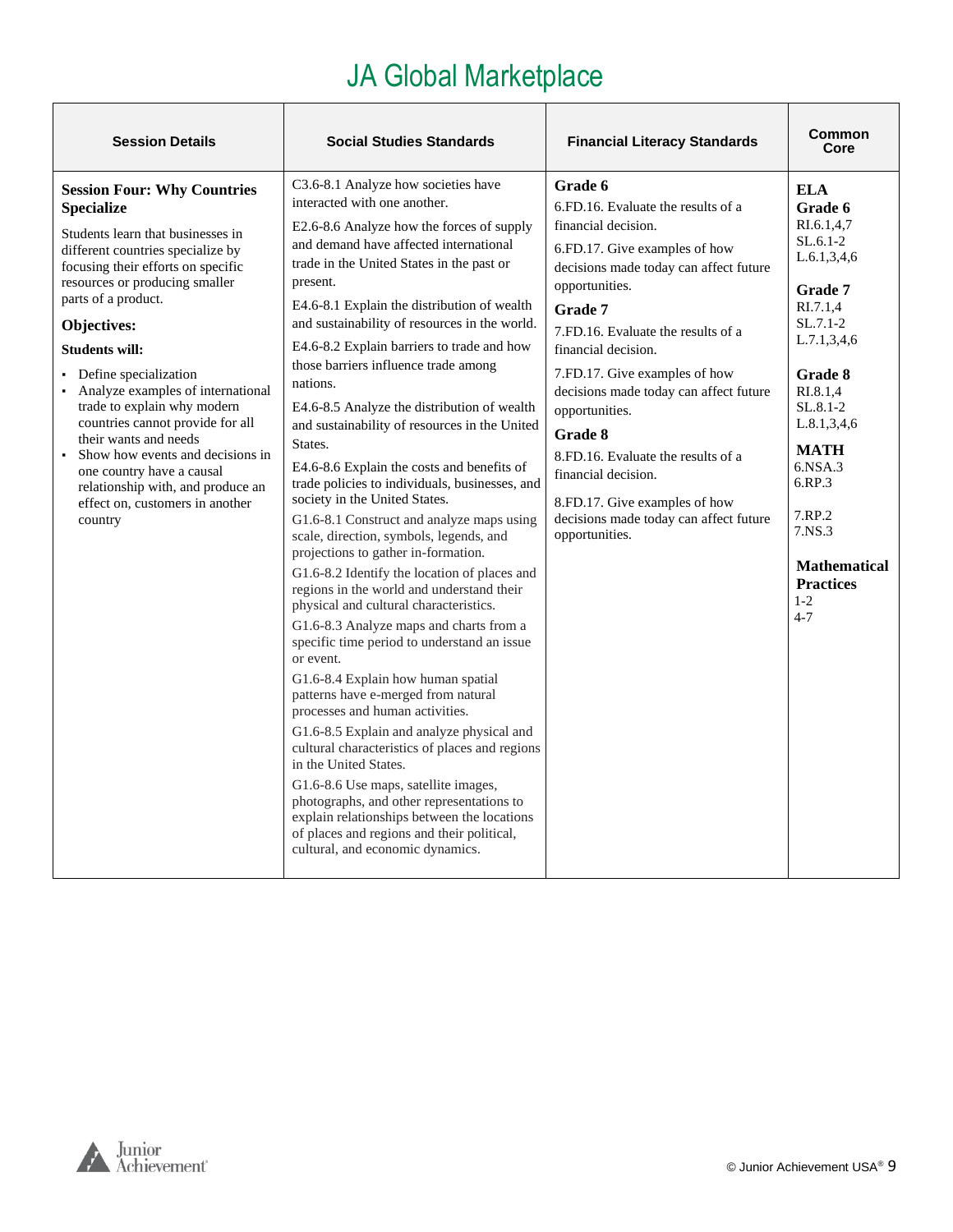| <b>Session Details</b>                                                                                                                                                                                                                                                                                                                                                                                                                                                                                                                                   | <b>Social Studies Standards</b>                                                                                                                                                                                                                                                                                                                                                                                                                                                                                                                                                                                                                                                                                                                                                                                                                                                                                                                                                                                                                                                                                                                                                                                                                                    | <b>Financial Literacy Standards</b>                                                                                                                                                                                                                                                                                                                                                                                                                                                                           | Common<br>Core                                                                                                                                                                        |
|----------------------------------------------------------------------------------------------------------------------------------------------------------------------------------------------------------------------------------------------------------------------------------------------------------------------------------------------------------------------------------------------------------------------------------------------------------------------------------------------------------------------------------------------------------|--------------------------------------------------------------------------------------------------------------------------------------------------------------------------------------------------------------------------------------------------------------------------------------------------------------------------------------------------------------------------------------------------------------------------------------------------------------------------------------------------------------------------------------------------------------------------------------------------------------------------------------------------------------------------------------------------------------------------------------------------------------------------------------------------------------------------------------------------------------------------------------------------------------------------------------------------------------------------------------------------------------------------------------------------------------------------------------------------------------------------------------------------------------------------------------------------------------------------------------------------------------------|---------------------------------------------------------------------------------------------------------------------------------------------------------------------------------------------------------------------------------------------------------------------------------------------------------------------------------------------------------------------------------------------------------------------------------------------------------------------------------------------------------------|---------------------------------------------------------------------------------------------------------------------------------------------------------------------------------------|
| <b>Session Five: Trade Barriers</b><br>Students explore the types of<br>restrictions that governments place on<br>international trade. They learn about<br>tariffs, quotas, subsidies, and<br>standards and how these barriers<br>affect governments, businesses, and<br>customers.<br>Objectives:<br><b>Students will:</b><br>• Identify examples of trade barriers<br>Analyze the consequences of trade<br>barriers on businesses, employees,<br>and customers<br>• Explain why balance of trade<br>matters to businesses, customers,<br>and employees | C3.6-8.1 Analyze how societies have<br>interacted with one another.<br>C3.6-8.2 Analyze how international<br>agreements have affected Washington state.<br>C3.6-8.3 Recognize that, according to the<br>United States Constitution, treaties are "the<br>supreme law of the land;" consequently,<br>treaty rights supersede most state laws.<br>C3.6-8.5 Identify early examples of foreign<br>policy be-tween the United States and other<br>nations.<br>C3.6-8.6 Analyze how the United States has<br>interacted with other countries.<br>E1.6-8.1 Analyze the costs and benefits of<br>economic choices made by groups and<br>individuals in the past or present.<br>E2.6-8.6 Analyze how the forces of supply<br>and demand have affected international<br>trade in the United States in the past or<br>present.<br>E4.6-8.1 Explain the distribution of wealth<br>and sustainability of resources in the world.<br>E4.6-8.2 Explain barriers to trade and how<br>those barriers influence trade among<br>nations.<br>E4.6-8.5 Analyze the distribution of wealth<br>and sustainability of resources in the United<br>States.<br>E4.6-8.6 Explain the costs and benefits of<br>trade policies to individuals, businesses, and<br>society in the United States. | Grade 6<br>6.FD.16. Evaluate the results of a<br>financial decision.<br>6.FD.17. Give examples of how<br>decisions made today can affect future<br>opportunities.<br>Grade 7<br>7.FD.16. Evaluate the results of a<br>financial decision.<br>7.FD.17. Give examples of how<br>decisions made today can affect future<br>opportunities.<br>Grade 8<br>8. FD, 16. Evaluate the results of a<br>financial decision.<br>8.FD.17. Give examples of how<br>decisions made today can affect future<br>opportunities. | <b>ELA</b><br>Grade 6<br>RI.6.4<br>W.6.4<br>$SL.6.1-2$<br>$L.6.1-6$<br>Grade 7<br>RI.7.4<br>W.7.4<br>$SL.7.1-2$<br>$L.7.1-6$<br>Grade 8<br>RI.8.4<br>W.8.4<br>$SL.8.1-2$<br>$L.8.1-6$ |

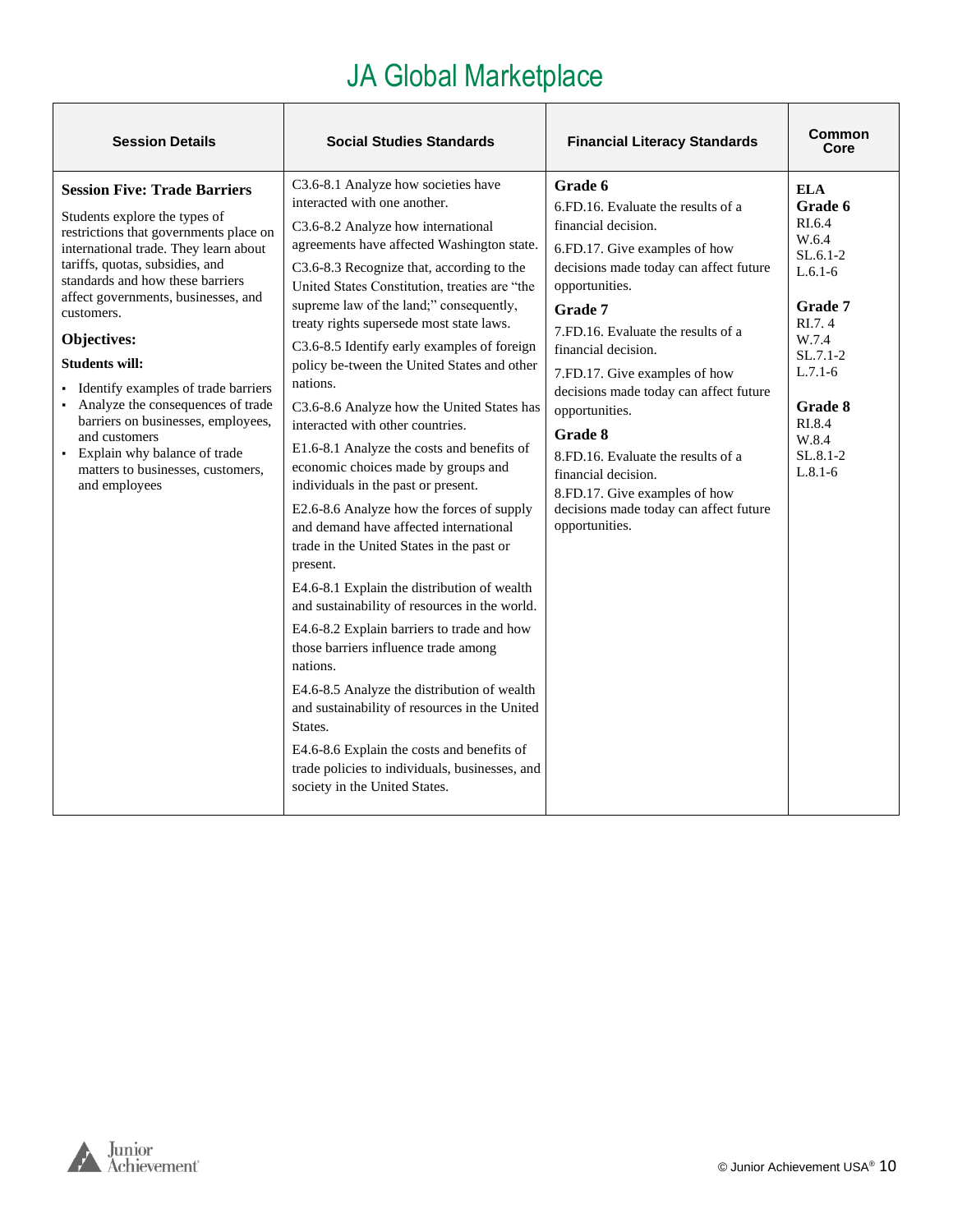| <b>Session Details</b>                                                                                                                                                                                                                                                                                                                                                                                                                                                                                                                                                    | <b>Social Studies Standards</b>                                                                                                                                                                                                                                                              | <b>Financial Literacy Standards</b>                                                                                                                                                                                                                                                                                                                                                                                                                                                                                | Common<br>Core                                                                                                                                                                                                             |
|---------------------------------------------------------------------------------------------------------------------------------------------------------------------------------------------------------------------------------------------------------------------------------------------------------------------------------------------------------------------------------------------------------------------------------------------------------------------------------------------------------------------------------------------------------------------------|----------------------------------------------------------------------------------------------------------------------------------------------------------------------------------------------------------------------------------------------------------------------------------------------|--------------------------------------------------------------------------------------------------------------------------------------------------------------------------------------------------------------------------------------------------------------------------------------------------------------------------------------------------------------------------------------------------------------------------------------------------------------------------------------------------------------------|----------------------------------------------------------------------------------------------------------------------------------------------------------------------------------------------------------------------------|
| <b>Session Six: Currency</b><br>Students explore the concept of<br>international currencies. They learn<br>about variable exchange rates,<br>currency converters, and how to<br>compare the prices of products from<br>around the world.<br>Objectives:<br><b>Students will:</b><br>• Define currency and exchange rate<br>• Recognize that different countries<br>have different forms of currency<br>• Recognize that each currency has a<br>different value, which is determined<br>through a variable exchange rate                                                   | E3.6-8.1 Explain the role of government in<br>the world's economies through the creation<br>of money, taxation, and spending in the past<br>or present.<br>E3.6-8.3 Analyze the influence of the U.S.<br>government's taxation, creation of currency,<br>and tariffs in the past or present. | Grade 6<br>6.SS.7. Summarize the advantages and<br>disadvantages of checks, prepaid cards,<br>debit cards, gift cards, and online and<br>mobile payment systems.<br>Grade 8<br>8.SS.11. Compare the advantages and<br>disadvantages of checks, prepaid cards,<br>debit cards, gift cards, and online and<br>mobile payment systems.                                                                                                                                                                                | ELA<br>Grade 6<br>RI.6.4.7<br>$SL.6.1-2$<br>L.6.1<br>$L.6.3-6$<br>Grade 7<br>RI.7.4<br>$SL.7.1-2$<br>L.7.1<br>$L.7.3-6$<br>Grade 8<br>RI.8.4<br>$SL.8.1 - 2$<br>L.8.1<br>$L.8.3-6$                                         |
| <b>Session Seven: Global</b><br><b>Workforce</b><br>Students take on the role of<br>international business owners<br>reviewing the skills and experience of<br>potential employees.<br>Objectives:<br><b>Students will:</b><br>Describe how businesses can use<br>modern technology and<br>communication tools to locate<br>highly qualified employees at the<br>most advantageous wages<br>• Express specific steps that would<br>need to be taken to obtain work in<br>another country<br>• Recognize the value of a second<br>language for future job<br>opportunities | C <sub>3</sub> .6-8.1 Analyze how societies have<br>interacted with one another.                                                                                                                                                                                                             | Grade 6<br>6.FD.16. Evaluate the results of a<br>financial decision.<br>6.FD.17. Give examples of how<br>decisions made today can affect future<br>opportunities.<br><b>Grade</b> 7<br>7.FD.16. Evaluate the results of a<br>financial decision.<br>7.FD.17. Give examples of how<br>decisions made today can affect future<br>opportunities.<br>Grade 8<br>8.FD.16. Evaluate the results of a<br>financial decision.<br>8.FD.17. Give examples of how<br>decisions made today can affect future<br>opportunities. | Grade 6<br>RI.6.1<br>RI.6.4<br>RI.6.7<br>W.6.4<br>$SL.6.1-2$<br>SL.6.4<br>$L.6.1-6$<br><b>Grade 7</b><br>RI.7.1<br>RI.7.4<br>W.7.4<br>$SL.7.1-2$<br>$L.7.1-6$<br>Grade 8<br>RI.8.1.4<br>W.8.4<br>$SL.8.1 - 2$<br>$L.8.1-6$ |

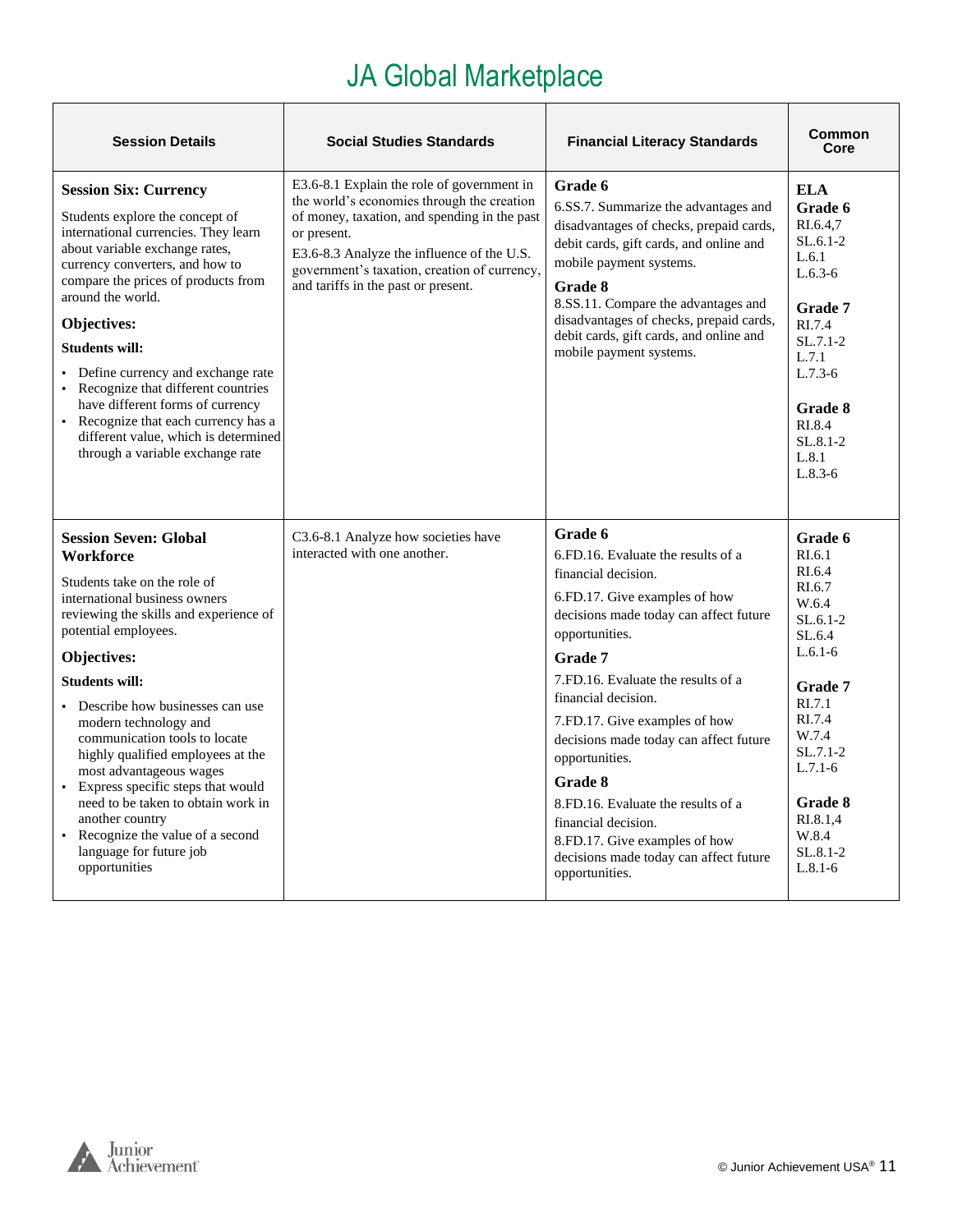# JA It's My Business!

<span id="page-11-0"></span>

| <b>Session Details</b>                                                                                                                                                                                                                                                                                                                                                                                                                                                                                                                                                                             | <b>Social Studies Standards</b>                                                                                                                                                                                                                                                                                     | <b>Financial Literacy Standards</b>                                                                                                                                                                                                                                                                                                                                                                                                                                                                                                                                              | Common<br><b>Core ELA</b>                                                                                                                                                                 |
|----------------------------------------------------------------------------------------------------------------------------------------------------------------------------------------------------------------------------------------------------------------------------------------------------------------------------------------------------------------------------------------------------------------------------------------------------------------------------------------------------------------------------------------------------------------------------------------------------|---------------------------------------------------------------------------------------------------------------------------------------------------------------------------------------------------------------------------------------------------------------------------------------------------------------------|----------------------------------------------------------------------------------------------------------------------------------------------------------------------------------------------------------------------------------------------------------------------------------------------------------------------------------------------------------------------------------------------------------------------------------------------------------------------------------------------------------------------------------------------------------------------------------|-------------------------------------------------------------------------------------------------------------------------------------------------------------------------------------------|
| <b>Session One: Entrepreneurs</b><br>Students learn about the relationship<br>between entrepreneurs, their<br>businesses, and the products and<br>services they offer, and then take an<br>entrepreneurial characteristics<br>inventory to assess their own<br>entrepreneurial skills and interests.<br>Objectives:<br><b>Students will:</b><br>• Define entrepreneurship and social<br>entrepreneurship<br>• Describe the relationship between a<br>business and its products and service<br>Identify entrepreneurial characteristics<br>and recognize them, in varying<br>degrees, in themselves | E1: Understands that people have to<br>make choices between wants and needs<br>and evaluates the outcomes of those<br>choices.<br>E1.6-8.3 Analyze examples of how<br>groups and individuals have considered<br>profit and personal values in making<br>economic choices in the past or present.                    | Grade 6<br>6.EI.2. List the education and training<br>requirements, income potential, and<br>primary duties of at least two jobs of<br>interest.<br>Grade 7<br>7.EI.3. Compare the education and<br>training requirements, income potential,<br>and primary duties of at least two jobs of<br>interest.<br>Grade 8<br>8.EI.3. Compare the costs of<br>postsecondary education with the<br>potential increase in income from a<br>career of choice.                                                                                                                               | Grade 6<br>RI 6.4.7<br>$SL.6.1-2$<br>$L.6.1-6$<br>Grade 7<br>RI.7.4,7<br>$SL.7.1-2$<br>$L.7.1-6$<br>Grade 8<br>RI.8.4<br>$SL.8.1 - 2$<br>$L.8.1 - 5$                                      |
| <b>Session Two: Market and Need</b><br>Students are introduced to young<br>entrepreneurs who have successfully met<br>an identified market need, and then<br>created a new product to meet the need.<br>Students work in groups to brainstorm<br>current needs within different product<br>categories.<br>Objectives:<br><b>Students will:</b><br>• Define market and need<br>• Explain the importance of<br>identifying market and need when<br>developing new product or service<br>ideas                                                                                                        | E2.6-8.1 Describe the production,<br>distribution, and consumption of goods,<br>services, and resources in societies from<br>the past or in the present.<br>E2.6-8.3 Analyze the production,<br>distribution, and consumption of goods,<br>services, and resources in societies from<br>the past or in the present. | Grade 6<br>6.FD.16. Evaluate the results of a<br>financial decision.<br>6.FD.17. Give examples of how<br>decisions made today can affect future<br>opportunities.<br>Grade 7<br>7.FD.15. Determine the cost of<br>achieving a financial goal.<br>7.FD.16. Evaluate the results of a<br>financial decision.<br>7.FD.17. Give examples of how<br>decisions made today can affect future<br>opportunities.<br><b>Grade 8</b><br>8.FD.16. Evaluate the results of a<br>financial decision.<br>8.FD.17. Give examples of how decisions<br>made today can affect future opportunities. | Grade 6<br>RI.6.1,4,7<br>$SL.6.1-2$<br>SL.64<br>$L.6.1-6$<br><b>Grade 7</b><br>RI. 7.1,4,7<br>$SL.7.1-2$<br>SL.7.4<br>$L.7.1-6$<br>Grade 8<br>RI.8.1,4<br>SL.8.1-2<br>SL.8.4<br>$L.8.1-5$ |

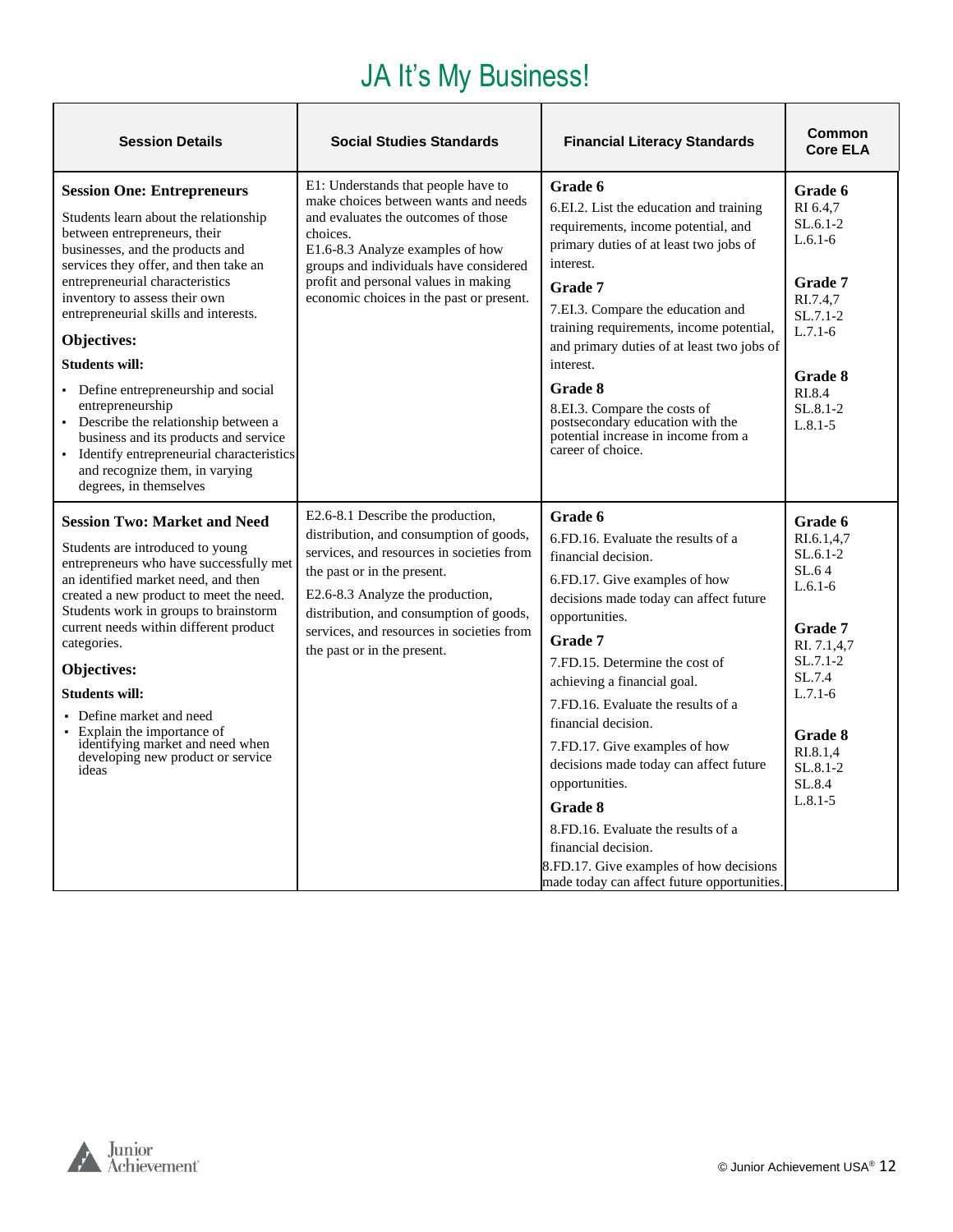## JA It's My Business!

| <b>Session Details</b>                                                                                                                                                                                                                                                                                                                                                                                                                                                                                             | <b>Social Studies Standards</b>                                                                                                                                                                                                                                                                                     | <b>Financial Literacy Standards</b>                                                                                                                                                                                                                                                                                                                                                                                                                                                                                                                                                                           | <b>Common</b><br><b>Core ELA</b>                                                                                                                                                                                                    |
|--------------------------------------------------------------------------------------------------------------------------------------------------------------------------------------------------------------------------------------------------------------------------------------------------------------------------------------------------------------------------------------------------------------------------------------------------------------------------------------------------------------------|---------------------------------------------------------------------------------------------------------------------------------------------------------------------------------------------------------------------------------------------------------------------------------------------------------------------|---------------------------------------------------------------------------------------------------------------------------------------------------------------------------------------------------------------------------------------------------------------------------------------------------------------------------------------------------------------------------------------------------------------------------------------------------------------------------------------------------------------------------------------------------------------------------------------------------------------|-------------------------------------------------------------------------------------------------------------------------------------------------------------------------------------------------------------------------------------|
| <b>Session Three: Innovative Ideas</b><br>Students learn about innovative idea<br>generation and examine cutting-edge<br>products. Working in groups, students<br>brainstorm their own product ideas and<br>use graphic organizers to capture them.<br>Objectives:<br><b>Students will:</b><br>Explain innovation and recognize it as<br>a necessary entrepreneurial skill when<br>starting a business<br>Participate in creative idea generation,<br>from brainstorming to defending and<br>selecting an idea     | E1.6-8.1 Analyze the costs and benefits<br>of economic choices made by groups<br>and individuals in the past or present.<br>E1.6-8.3 Analyze examples of how<br>groups and individuals have considered<br>profit and personal values in making<br>economic choices in the past or present.                          | Grade 6<br>6.FD.17. Give examples of how<br>decisions made today can affect future<br>opportunities.<br>Grade 7<br>7.FD.17. Give examples of how<br>decisions made today can affect future<br>opportunities.<br>Grade 8<br>8.FD.17. Give examples of how<br>decisions made today can affect future<br>opportunities.                                                                                                                                                                                                                                                                                          | Grade 6<br>RI.6.1<br>RI. 6.4<br>RI.6.7<br>$SL.6.1-2$<br>SL.4-5<br>$L.6.1-6$<br>Grade 7<br>RI.7.1<br>RI.7.4<br>RI.7.7<br>$SL.7.1-2$<br>SL.7.4-5<br>$L.7.1-6$<br>Grade 8<br>RI.8.1<br>RI.8.4<br>$SL.8.1-2$<br>SL.8.4-5<br>$L.8.1 - 5$ |
| <b>Session Four: Testing the Market</b><br>Students learn about the importance of<br>obtaining market feedback about new<br>product ideas. They will examine various<br>survey question types and determine<br>whether questions yield useful product<br>feedback, and then practice developing<br>survey questions in groups.<br>Objectives:<br><b>Students will:</b><br>• Discuss the importance of market<br>research in the product development<br>process<br>• Describe multiple types of survey<br>questions | E2.6-8.1 Describe the production,<br>distribution, and consumption of goods,<br>services, and resources in societies from<br>the past or in the present.<br>E2.6-8.3 Analyze the production,<br>distribution, and consumption of goods,<br>services, and resources in societies from<br>the past or in the present. | Grade 6<br>6.FD.13. Apply systematic decision-<br>making to setting and achieving<br>financial goals.<br>6.FD.17. Give examples of how<br>decisions made today can affect future<br>opportunities.<br>Grade 7<br>7.FD.13. Apply systematic decision-<br>making to setting and achieving<br>financial goals.<br>7.FD.17. Give examples of how<br>decisions made today can affect future<br>opportunities.<br>Grade 8<br>8.FD.13. Apply systematic decision-<br>making to setting and achieving<br>financial goals.<br>8.FD.17. Give examples of how<br>decisions made today can affect future<br>opportunities | Grade 6<br>RI.6.1<br>RI.6.4<br>RI.6.7<br>W.6.4<br>$SL.6.1-2$<br>$L.6.1-6$<br>Grade 7<br>RI.7.1<br>RI.7.4<br><b>RI.77</b><br>W.7.4<br>$SL.7.1-2$<br>$L.7.1-6$<br>Grade 8<br>RI. 8.4<br>W.8.4<br>SL.8.1-2<br>$L.8.1 - 5$              |

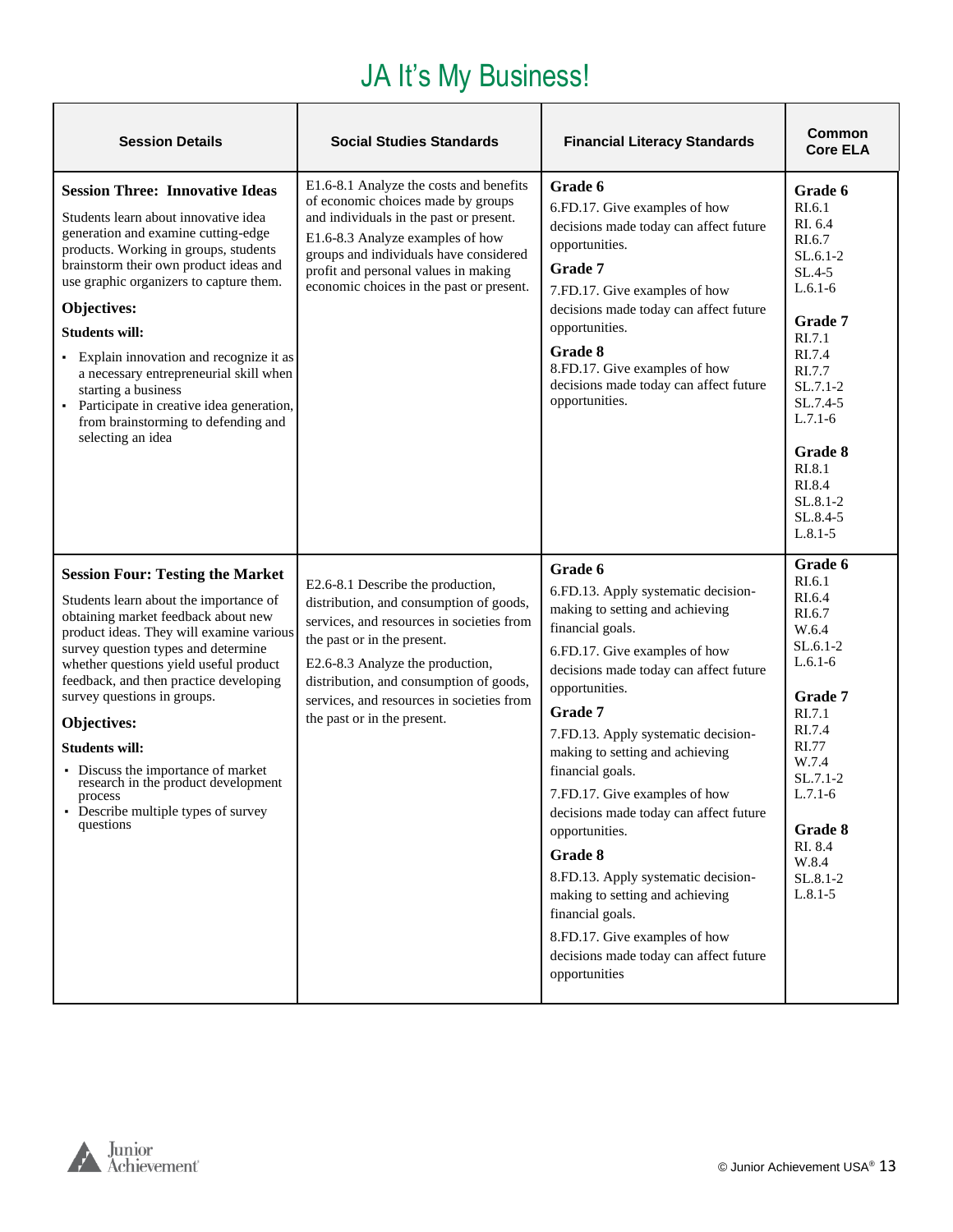# JA It's My Business!

| <b>Session Details</b>                                                                                                                                                                                                                                                                                                                                                                                                                                                                               | <b>Social Studies Standards</b>                                                                                                                                                                                                                                                                                     | <b>Financial Literacy Standards</b>                                                                                                                                                                                                                                                                                  | Common<br><b>Core ELA</b>                                                                                                                                                                                                                                |
|------------------------------------------------------------------------------------------------------------------------------------------------------------------------------------------------------------------------------------------------------------------------------------------------------------------------------------------------------------------------------------------------------------------------------------------------------------------------------------------------------|---------------------------------------------------------------------------------------------------------------------------------------------------------------------------------------------------------------------------------------------------------------------------------------------------------------------|----------------------------------------------------------------------------------------------------------------------------------------------------------------------------------------------------------------------------------------------------------------------------------------------------------------------|----------------------------------------------------------------------------------------------------------------------------------------------------------------------------------------------------------------------------------------------------------|
| <b>Session Five: Design and Prototype</b><br>Students learn about product design and<br>the prototype process. Each student will<br>create a product sketch to show the<br>features and explain the purpose of his<br>or her product.<br>Objectives:<br><b>Students will:</b><br>• Represent a product idea and its<br>features by using rough sketches and<br>drawings<br>• Recognize sketches as an important<br>first step in the prototype process                                               | E2.6-8.1 Describe the production,<br>distribution, and consumption of goods,<br>services, and resources in societies from<br>the past or in the present.<br>E2.6-8.3 Analyze the production,<br>distribution, and consumption of goods,<br>services, and resources in societies from<br>the past or in the present. | Grade 6<br>6.FD.17. Give examples of how<br>decisions made today can affect future<br>opportunities.<br>Grade 7<br>7.FD.17. Give examples of how<br>decisions made today can affect future<br>opportunities.<br>Grade 8<br>8.FD.17. Give examples of how<br>decisions made today can affect future<br>opportunities. | Grade 6<br>RI.6.4<br>RI.6.7<br>W.6.4<br>$SL.6.1-2$<br>$SL.6.4-5$<br>$L.6.1-6$<br><b>Grade 7</b><br>RI.7.4<br>RI.7.7<br>W.7.4<br>$SL.7.1-2$<br>$SL.7.4-5$<br>$L.7.1-6$<br><b>Grade 8</b><br>RI 8.4<br>W.8.4<br>$SL.8.1 - 2$<br>$SL.8.4-5$<br>$L. 8.1 - 5$ |
| <b>Session Six: Seek Funding</b><br>Students learn how to plan and deliver a<br>pitch presentation with the intent of<br>attracting potential investors. In a mock<br>competition, groups will pitch their<br>product idea to guest judge(s) who will<br>award teams with ceremonial startup<br>funds.<br>Objectives:<br><b>Students will:</b><br>• Describe the elements that make a<br>strong pitch presentation<br>• Work together to create and deliver a<br>product pitch for potential funding | E2.6-8.1 Describe the production,<br>distribution, and consumption of goods,<br>services, and resources in societies from<br>the past or in the present.<br>E2.6-8.3 Analyze the production,<br>distribution, and consumption of goods,<br>services, and resources in societies from<br>the past or in the present. | Grade 6<br>6.FD.17. Give examples of how<br>decisions made today can affect future<br>opportunities.<br>Grade 7<br>7.FD.17. Give examples of how<br>decisions made today can affect future<br>opportunities.<br>Grade 8<br>8.FD.17. Give examples of how<br>decisions made today can affect future<br>opportunities. | Grade 6<br>RI.6.4<br>RI.6.7<br>W.6.4<br>$SL.6.1-2$<br>$SL.6.4-5$<br>$L.6.1-4$<br><b>Grade 7</b><br>RI.7.4<br>RI.77<br>W.7.4<br>$SL.7.1-2$<br>$SL.7.4-5$<br>$L.7.1 - 4$<br><b>Grade 8</b><br>RI.8.4<br>W.8.4<br>$SL.8.1 - 2$<br>$SL.8.4-5$<br>$L.8.1 - 5$ |

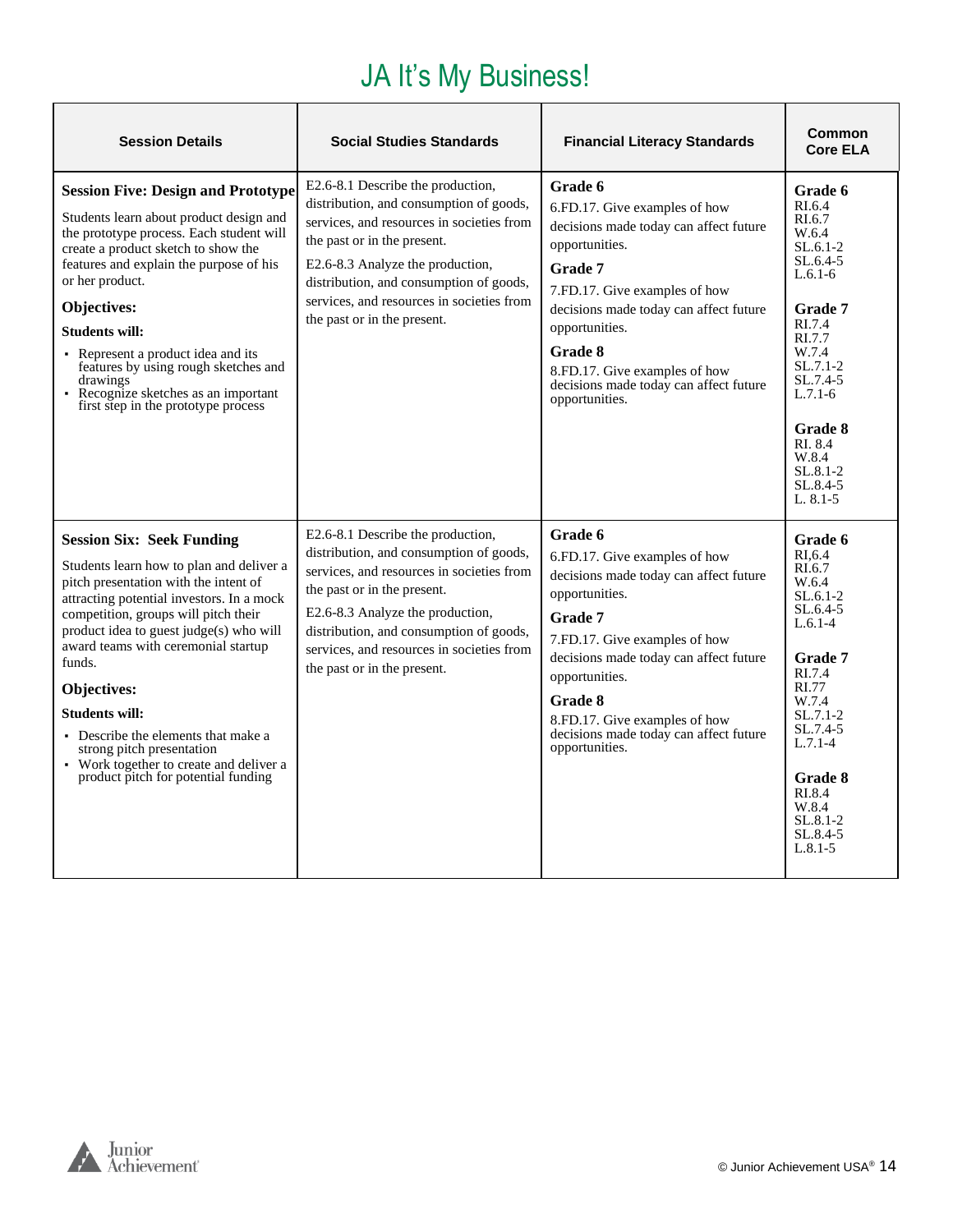#### JA It's Future

<span id="page-14-0"></span>

| <b>Session Details</b>                                                                                                                                                                                                                                                                                                                                                                                                                                                                                                                                                                                                                                                                                                            | <b>Social Studies Standards</b>                                                                                                                                                                                                                                                                  | <b>Financial Literacy Standards</b>                                                                                                                                                                                                                                                                                                                                                                                                                                                                                                                                                                                                                                                                                                                                                                                                                                               | Common<br><b>Core ELA</b>                                                                                                                                                                     |
|-----------------------------------------------------------------------------------------------------------------------------------------------------------------------------------------------------------------------------------------------------------------------------------------------------------------------------------------------------------------------------------------------------------------------------------------------------------------------------------------------------------------------------------------------------------------------------------------------------------------------------------------------------------------------------------------------------------------------------------|--------------------------------------------------------------------------------------------------------------------------------------------------------------------------------------------------------------------------------------------------------------------------------------------------|-----------------------------------------------------------------------------------------------------------------------------------------------------------------------------------------------------------------------------------------------------------------------------------------------------------------------------------------------------------------------------------------------------------------------------------------------------------------------------------------------------------------------------------------------------------------------------------------------------------------------------------------------------------------------------------------------------------------------------------------------------------------------------------------------------------------------------------------------------------------------------------|-----------------------------------------------------------------------------------------------------------------------------------------------------------------------------------------------|
| <b>Session One: My Brand</b><br>Students learn that they have their own<br>personal brand and that the brand they<br>build today will reflect on them in the<br>future. They examine well-known logos<br>to learn how individuals and companies<br>create their brands and build their<br>reputations. They assess their personal<br>characteristics to define their own brands<br>and then develop logos to represent<br>themselves.<br>Objectives:<br><b>Students will:</b><br>• Describe the elements of a brand<br>• Recognize the ability of personal<br>branding to build a positive<br>reputation, for their personal life as<br>well as for their future career<br>• Design a logo that expresses their<br>personal brand | E1: Understands that people have to<br>make choices between wants and needs<br>and evaluates the outcomes of those<br>choices.<br>E1.6-8.3 Analyze examples of how<br>groups and individuals have considered<br>profit and personal values in making<br>economic choices in the past or present. | Grade 6<br>6.FD.17. Give examples of how<br>decisions made today can affect future<br>opportunities.<br>Grade 7<br>7.FD.17. Give examples of how<br>decisions made today can affect future<br>opportunities.<br>Grade 8<br>8.FD.17. Give examples of how<br>decisions made today can affect future<br>opportunities                                                                                                                                                                                                                                                                                                                                                                                                                                                                                                                                                               | Grade 6<br>RI.6.4<br>RI.6.7<br>$SL.6.1-2$<br>$SL.6.4-5$<br>$L.6.1-6$<br>Grade 7<br>RI.7.4<br>$SL.7.1-2$<br>SL.7.4-5<br>$L.7.1-6$<br>Grade 8<br>RI. 8.4<br>SL.8.1-2<br>SL.8.4-5<br>$L.8.1 - 6$ |
| <b>Session Two: Career Paths and</b><br><b>Clusters</b><br>Students are introduced to the 16 career<br>clusters and the pathways through them.<br>They take a career interest survey and<br>learn about potential jobs within their<br>preferred clusters. They then share job<br>information with other members of the<br>class and discuss the importance of all<br>jobs within a community.<br>Objectives:<br><b>Students will:</b><br>• Define careers cluster.<br>• Identify jobs in specific career<br>clusters to explore further<br>• Recognize the interconnectivity and<br>value of all types of jobs                                                                                                                   | E1: Understands that people have to<br>make choices between wants and needs<br>and evaluates the outcomes of those<br>choices.<br>E1.6-8.3 Analyze examples of how<br>groups and individuals have considered<br>profit and personal values in making<br>economic choices in the past or present. | Grade 6<br>6.EI.1. Give an example of how<br>education and training can affect<br>lifetime income.<br>6.EI.2. List the education and training<br>requirements, income potential, and<br>primary duties of at least two jobs of<br>interest.<br>Grade 7<br>7.EI.1. Predict how education and<br>training can affect lifetime income.<br>7.EI.2. Match personal skills and<br>interests to various career options.<br>7.EI.3. Compare the education and<br>training requirements, income potential,<br>and primary duties of at least two jobs<br>of interest.<br>Grade 8<br>8.EI.1. Assess the relationship between<br>education and training and lifetime<br>income.<br>8.EI.2. Match personal skills and<br>interests to various career options.<br>8.EI.3. Compare the costs of<br>postsecondary education with the<br>potential increase in income from a<br>career of choice. | Grade 6<br>RI.6.1.4.7<br>SL.6.1-2<br>SL.6.4-5<br>$L.6.1-6$<br>Grade 7<br>RI.7.1,4<br>$SL.7.1-2$<br>SL.7.4<br>$L.7.1-6$<br>Grade 8<br>RI.8.1<br>RI.8.4<br>$SL.8.1-2$<br>SL.8.4<br>$L.8.1-6$    |

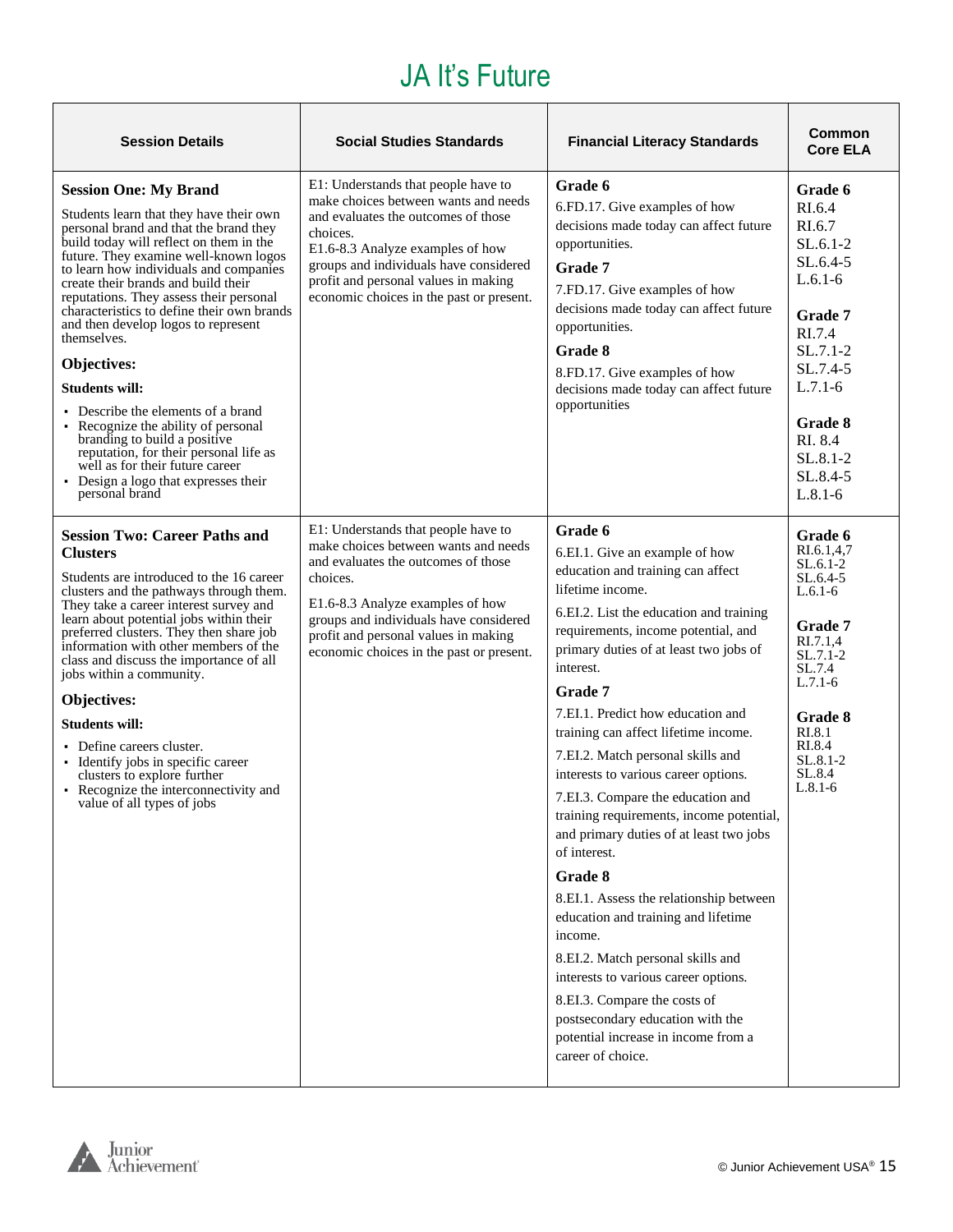#### JA It's Future

| <b>Session Details</b>                                                                                                                                                                                                                                                                                                                                                                                                                                                                                                                                                          | <b>Social Studies Standards</b>                                                                                                                                                                                                                                                                  | <b>Financial Literacy Standards</b>                                                                                                                                                                                                                                                                                                                                                                                                                                                                                                                                                                                                                                                                                                   | Common<br><b>Core ELA</b>                                                                                                                                                                                     |
|---------------------------------------------------------------------------------------------------------------------------------------------------------------------------------------------------------------------------------------------------------------------------------------------------------------------------------------------------------------------------------------------------------------------------------------------------------------------------------------------------------------------------------------------------------------------------------|--------------------------------------------------------------------------------------------------------------------------------------------------------------------------------------------------------------------------------------------------------------------------------------------------|---------------------------------------------------------------------------------------------------------------------------------------------------------------------------------------------------------------------------------------------------------------------------------------------------------------------------------------------------------------------------------------------------------------------------------------------------------------------------------------------------------------------------------------------------------------------------------------------------------------------------------------------------------------------------------------------------------------------------------------|---------------------------------------------------------------------------------------------------------------------------------------------------------------------------------------------------------------|
| <b>Session Three: High-Growth</b><br><b>Careers</b><br>Students learn about the importance of<br>being aware of which fields are growing<br>and which are declining when making<br>decisions about their own careers. They<br>play a game that introduces information<br>about high-growth job fields.<br>Objectives:<br><b>Students will:</b><br>• Identify specific careers that are<br>forecast to have high-growth rates<br>• Consider a variety of factors when<br>selecting a career                                                                                      | E1: Understands that people have to<br>make choices between wants and needs<br>and evaluates the outcomes of those<br>choices.<br>E1.6-8.3 Analyze examples of how<br>groups and individuals have considered<br>profit and personal values in making<br>economic choices in the past or present. | Grade 6<br>6.EI.1. Give an example of how<br>education and training can affect<br>lifetime income.<br>6.EI.2. List the education and training<br>requirements, income potential, and<br>primary duties of at least two jobs of<br>interest.<br>Grade 7<br>7.EI.1. Predict how education and<br>training can affect lifetime income.<br>7.EI.2. Match personal skills and<br>interests to various career options.<br>Grade 8<br>8.EI.1. Assess the relationship between<br>education and training and lifetime<br>income.<br>8.EI.2. Match personal skills and<br>interests to various career options.<br>8.EI.3. Compare the costs of<br>postsecondary education with<br>the potential increase in income<br>from a career of choice. | Grade 6<br>RI.6.1,4,7<br>$SL.6.1-2$<br>$L.6.1-6$<br>Grade 7<br>RI.7.1.4<br>SL.7.1-2<br>$L.7.1-6$<br><b>Grade 8</b><br>RI.8.1,4<br>SL.8.1-2<br>L.8.1, 3, 4                                                     |
| <b>Session Four: Career Mapping</b><br>Students learn how early experiences<br>can build transferable skills that<br>contribute to future job success.<br>Students look at the lives of celebrities<br>and their paths to success, focusing on<br>early experiences. They learn about<br>career maps by examining a sample<br>and then creating their own.<br>Objectives:<br><b>Students will:</b><br>· Identify jobs in specific career<br>clusters that they would like to<br>explore further<br>• Plan significant milestones they need<br>to reach to earn a particular job | E1: Understands that people have to<br>make choices between wants and needs<br>and evaluates the outcomes of those<br>choices.<br>E1.6-8.3 Analyze examples of how<br>groups and individuals have considered<br>profit and personal values in making<br>economic choices in the past or present. | Grade 6<br>6.EI.1. Give an example of how<br>education and training can affect<br>lifetime income.<br>Grade 7<br>7.EI.1. Predict how education and<br>training can affect lifetime income.<br>7.EI.3. Compare the education and<br>training requirements, income potential,<br>and primary duties of at least two jobs<br>of interest.<br>Grade 8<br>8.EI.1. Assess the relationship between<br>education and training and lifetime<br>income.<br>8.EI.3. Compare the costs of<br>postsecondary education with the<br>potential increase in income from a<br>career of choice.                                                                                                                                                        | Grade 6<br>RI.6.4<br>RI.6.7<br>W.6.4<br>SL.6.1-2<br>SL.6.4-5<br>$L.6.1-6$<br>Grade 7<br>RI.7.4<br>W.7.4<br>SL.7.1-2<br>SL.7.4-5<br>$L.7.1-6$<br>Grade 8<br>RI.8.4<br>W.8.4<br>SL.8.1-2<br>SL.4-5<br>$L.8.1-6$ |

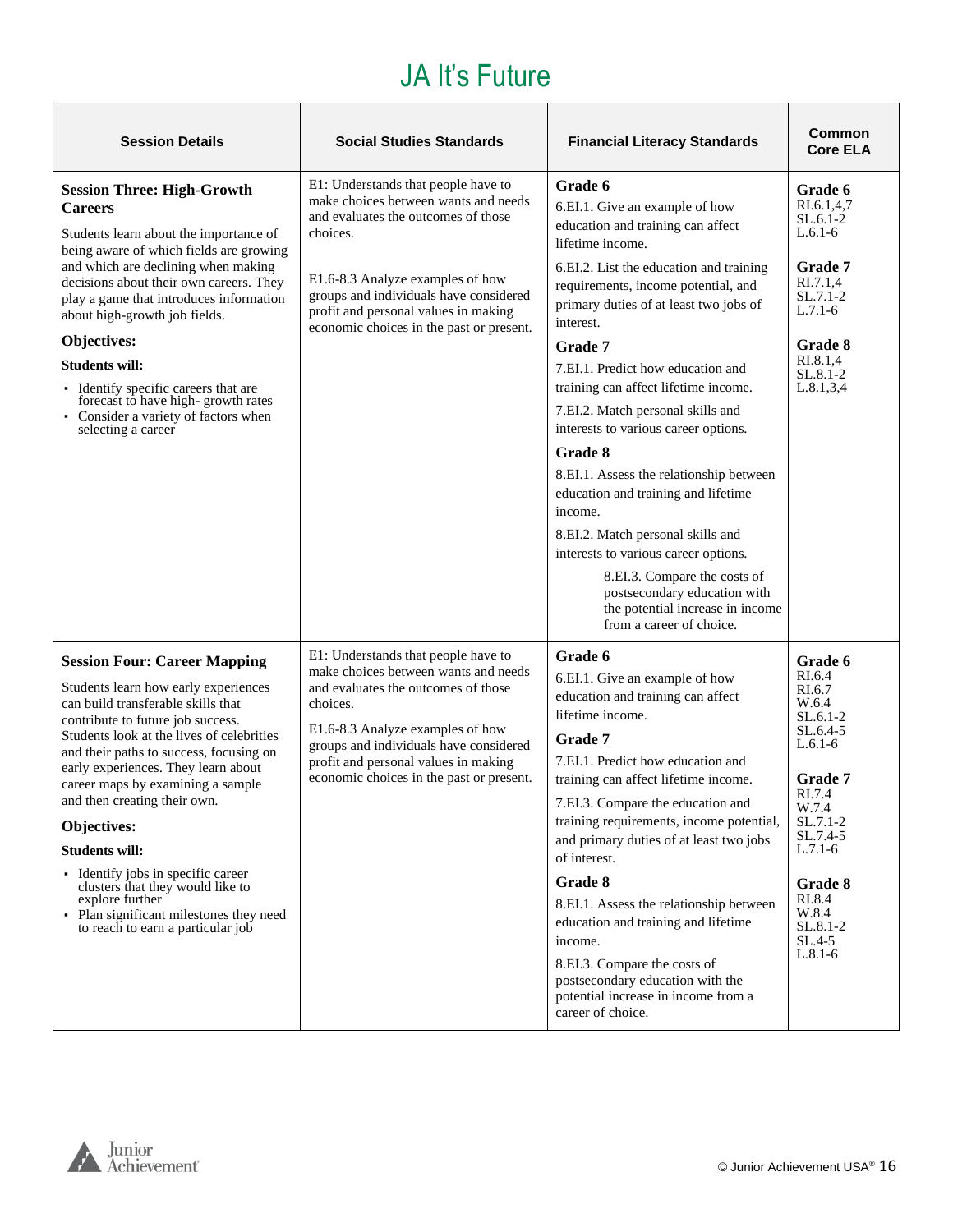### JA It's Future

| <b>Session Details</b>                                                                                                                                                                                                                                                                                                                                                                                                                                                                                                                                                                                                                                                                                                                                                                                                                                                                   | <b>Social Studies Standards</b>                                                                                                                                                                                                                                                                  | <b>Financial Literacy Standards</b>                                                                                                                                                                                                                                                                                                                                                                                                                          | <b>Common</b><br><b>Core ELA</b>                                                                                                                                                                                               |
|------------------------------------------------------------------------------------------------------------------------------------------------------------------------------------------------------------------------------------------------------------------------------------------------------------------------------------------------------------------------------------------------------------------------------------------------------------------------------------------------------------------------------------------------------------------------------------------------------------------------------------------------------------------------------------------------------------------------------------------------------------------------------------------------------------------------------------------------------------------------------------------|--------------------------------------------------------------------------------------------------------------------------------------------------------------------------------------------------------------------------------------------------------------------------------------------------|--------------------------------------------------------------------------------------------------------------------------------------------------------------------------------------------------------------------------------------------------------------------------------------------------------------------------------------------------------------------------------------------------------------------------------------------------------------|--------------------------------------------------------------------------------------------------------------------------------------------------------------------------------------------------------------------------------|
| <b>Session Five: On the Hunt</b><br>Students are introduced to the basics of<br>looking for and applying and interviewing<br>for a job. They play a game in which they<br>must identify two truths and a myth about<br>the job search process. They also learn the<br>fundamentals of creating a resume and<br>engage in simulation in which they<br>identify appropriate skills for various jobs<br>and decide upon the right section of a<br>resume to highlight those skills.<br>Objectives:<br><b>Students will:</b><br>• Recognize basic job-hunting<br>techniques, including looking for a<br>job, applying, interviewing, and<br>listing references<br>• Recognize the importance of personal<br>presentation and making a good<br>impression, on paper and in person.<br>• Recognize the basic construction of a<br>resume and skills that should be<br>highlighted on a resume. | E1: Understands that people have to<br>make choices between wants and needs<br>and evaluates the outcomes of those<br>choices.<br>E1.6-8.3 Analyze examples of how<br>groups and individuals have considered<br>profit and personal values in making<br>economic choices in the past or present. | Grade 6<br>6.EI.3. Identify individuals who could<br>provide positive job references.<br>6.EI.4. Label basic components of a<br>part-time job application.<br>Grade 7<br>7.EI.6. Identify individuals who could<br>provide positive job references.<br>7.EI.7. Complete a part-time job<br>application.<br>Grade 8<br>8.EI.5. Identify individuals who could<br>provide positive job references.<br>8.EI.6. Complete a part-time job<br>application.         | Grade 6<br>RI.6.1<br>RI.6.4<br>RI.6.7<br>$SL.6.1-2$<br>SL.4<br>$L.6.1-6$<br>Grade 7<br>RI.7.1<br>RI. 7.4<br>$SL.7.1-2$<br>SL.7.4<br>$L.7.1 - 4$<br><b>Grade 8</b><br>RI.8.1<br>RI.8.4<br>$SL.8.1 - 2$<br>SL.8.4<br>$L.8.1 - 4$ |
| <b>Session Six: Soft Skills</b><br>Students learn about the differences<br>between technical and soft skills and why<br>both are essential for keeping a job.<br>Students will also complete a soft skills<br>self-evaluation to determine which skills<br>they already have and which they can<br>work toward. Finally, they will role-play<br>situations that require strong soft skills.<br>Objectives:<br><b>Students will:</b><br>• Define and differentiate between<br>technical skills and soft skills<br>• Identify specific soft skills they<br>already possess and those they need<br>to improve                                                                                                                                                                                                                                                                               | E1: Understands that people have to<br>make choices between wants and needs<br>and evaluates the outcomes of those<br>choices.<br>E1.6-8.3 Analyze examples of how<br>groups and individuals have considered<br>profit and personal values in making<br>economic choices in the past or present. | Grade 6<br>6.EI.1. Give an example of how<br>education and training can affect<br>lifetime income.<br>Grade 7<br>7.EI.1. Predict how education and<br>training can affect lifetime income.<br>7.EI.2. Match personal skills and<br>interests to various career options.<br>Grade 8<br>8.EI.1. Assess the relationship between<br>education and training and lifetime<br>income.<br>8.EI.2. Match personal skills and<br>interests to various career options. | Grade 6<br>RI.6.4,7<br>$SL.6.1-2$<br>$SL.6.4-5$<br>$L.6.1-6$<br><b>Grade 7</b><br>RI.7.4<br>$SL.7.1-2$<br>SL.7.4-5<br>$L.7.1-6$<br>Grade 8<br>RI.8.4<br>$SL.8.1 - 2$<br>$SL.8.4-5$<br>$L.8.1-6$                                |

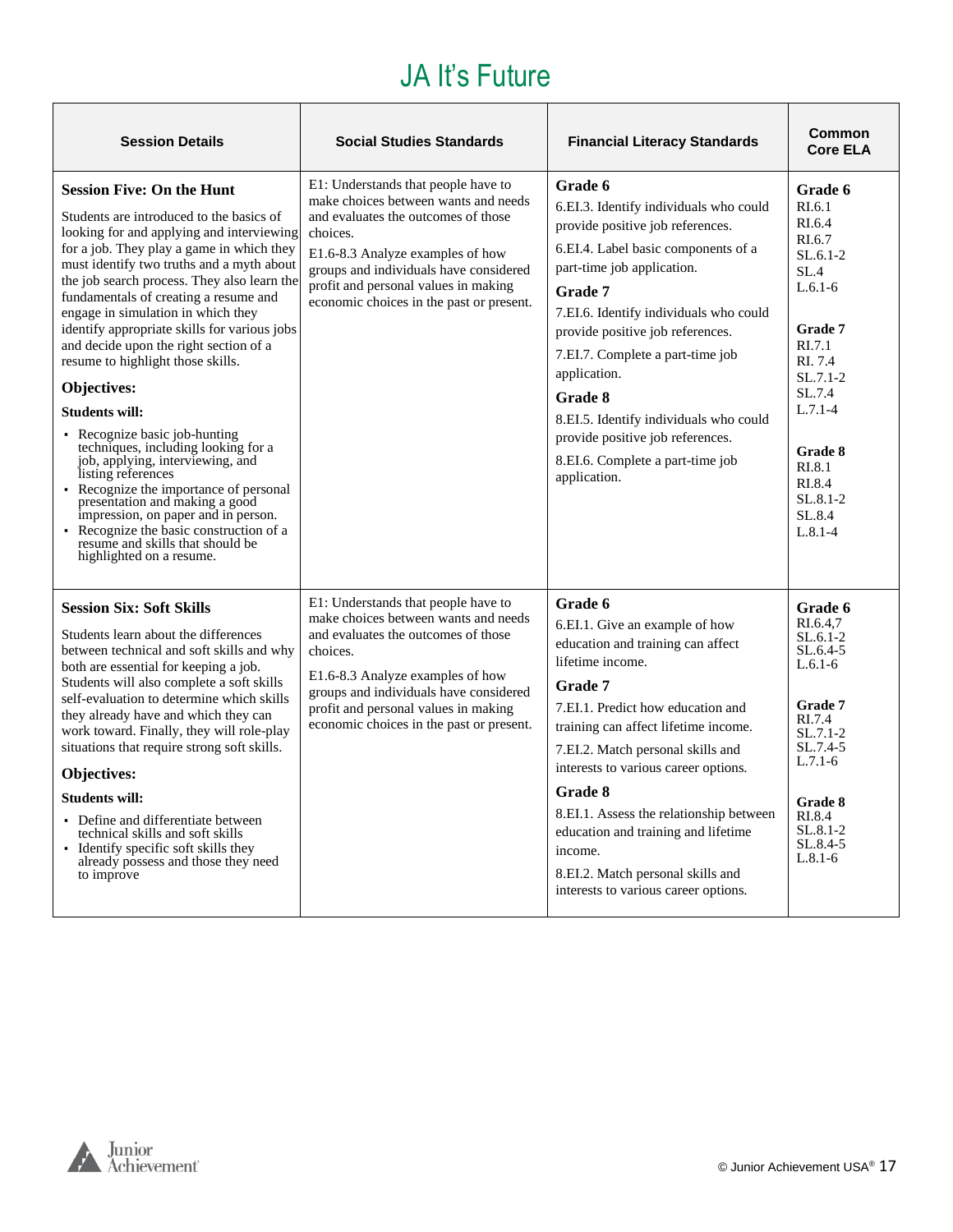# JA Inspire

| <b>Session Descriptions</b>                                                                                                                                                                                                                                                                                                                                                                                                                                                                                                                                                                                                                                                                                                                          | <b>Social Studies Standards</b>                                                                                                                                                                                                                                                                                                                                                                                  | <b>Financial Literacy</b><br><b>Standards</b>                                                                                                                                                                                                                                                                                                                                                                                     | Common<br><b>Core ELA</b>                                                                                                                                                                                                                                 |
|------------------------------------------------------------------------------------------------------------------------------------------------------------------------------------------------------------------------------------------------------------------------------------------------------------------------------------------------------------------------------------------------------------------------------------------------------------------------------------------------------------------------------------------------------------------------------------------------------------------------------------------------------------------------------------------------------------------------------------------------------|------------------------------------------------------------------------------------------------------------------------------------------------------------------------------------------------------------------------------------------------------------------------------------------------------------------------------------------------------------------------------------------------------------------|-----------------------------------------------------------------------------------------------------------------------------------------------------------------------------------------------------------------------------------------------------------------------------------------------------------------------------------------------------------------------------------------------------------------------------------|-----------------------------------------------------------------------------------------------------------------------------------------------------------------------------------------------------------------------------------------------------------|
| <b>Session One: Career Planning</b><br><b>Starts with You</b><br>Through close examination of specific<br>skills and career clusters, students learn<br>the key factors to investigate career<br>planning, skills, interests, work priorities,<br>and job outlooks.<br>Objectives:<br><b>Students will:</b><br>• Recognize career clusters that match<br>their skills and interests.<br>• Assess their soft skills and identify<br>need for improvement.<br>• Identify industries and jobs that offer<br>opportunities.                                                                                                                                                                                                                              | <b>Social Studies</b><br>E1: Understands that people have to make<br>choices between wants and needs and evaluates<br>the outcomes of those choices.<br>E1.6-8.3 Analyze examples of how groups and<br>individuals have considered profit and personal<br>values in making economic choices in the past<br>or present.                                                                                           | 6.EI.1. Give an example of how<br>education and training can affect<br>lifetime income.<br>7.EI.1. Predict how education and<br>training can affect lifetime<br>income.<br>7.EI.2. Match personal skills and<br>interests to various career options.<br>8.EI.1. Assess the relationship<br>between education and training<br>and lifetime income.<br>8.EI.2. Match personal skills and<br>interests to various career options.    | <b>Reading for</b><br><b>Informational</b><br><b>Text</b><br>RI <sub>1</sub><br>RI4<br>RI <sub>7</sub><br><b>Speaking and</b><br><b>Listening</b><br>SL <sub>1</sub><br>SL <sub>2</sub><br>Language<br>L <sub>3</sub><br>L <sub>4</sub><br>L <sub>6</sub> |
| <b>Session Two: Making the Most of</b><br><b>JA</b> Inspire<br>In this session, students refine a plan for<br>the event. If possible, encourage students<br>to spend additional time outside of class<br>researching the participating companies.<br>Objectives:<br><b>Students will:</b><br>• Identify companies that they want to<br>learn more about at the JA Inspire<br>event. Three is a good number.<br>• Prepare questions that they want to<br>ask and practice asking them.<br>• Create an elevator pitch—a statement<br>that explains why they are interested<br>in a company or a job and what they<br>have to offer and helps to connect<br>them with the company volunteers.<br>• Express their expectations of the<br>upcoming event. | <b>Social Studies</b><br>E1: Understands that people have to make<br>choices between wants and needs and evaluates<br>the outcomes of those choices.<br>E1.6-8.3 Analyze examples of how groups and<br>individuals have considered profit and personal<br>values in making economic choices in the past or<br>present.<br>SSS2.6-8.1 Create and use research questions to<br>guide inquiry on an issue or event. | 6.EI.1. Give an example of how<br>education and training can affect<br>lifetime income.<br>7.EI.1. Predict how education and<br>training can affect lifetime<br>income.<br>7.EI.2. Match personal skills and<br>interests to various career options.<br>8.EI.1. Assess the relationship<br>between education and training<br>and lifetime income.<br>8.EI.2. Match personal skills and<br>interests to various career<br>options. | <b>Speaking and</b><br><b>Listening</b><br>SL <sub>1</sub><br>SL <sub>2</sub><br>Writing<br>W 4<br>W 7<br>W 8<br>Language<br>L <sub>3</sub><br>L <sub>4</sub><br>L <sub>6</sub>                                                                           |

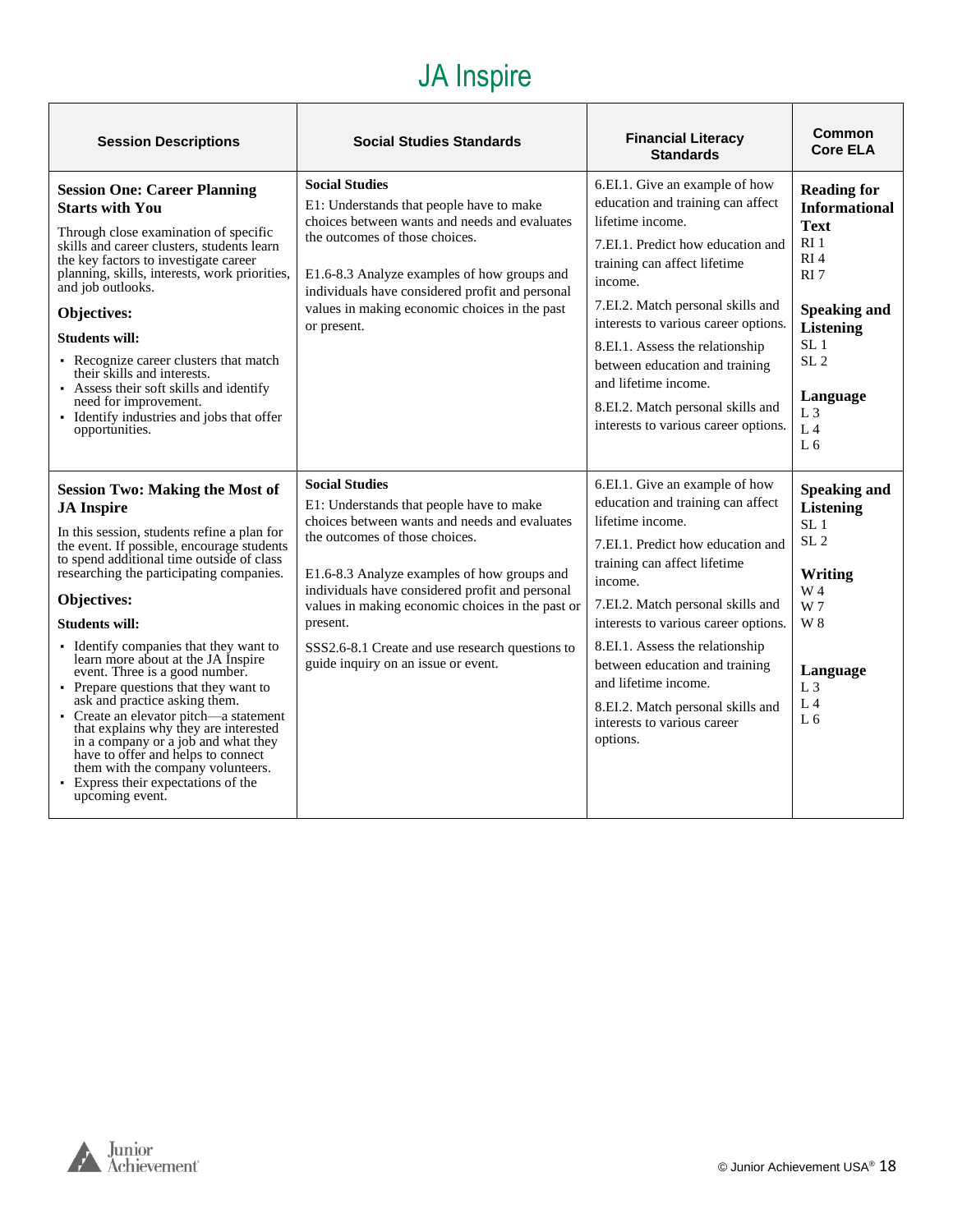# JA Inspire

| <b>Session Three: JA Inspire Event</b><br>During the JA Inspire expo, students<br>participate in hands-on activities, often<br>using equipment or tools used on a job.<br>Objectives:<br><b>Students will:</b><br>• Make connections with adults who<br>have jobs in careers that interest<br>them.<br>See the connection between high<br>school programming choices and<br>careers.<br>• Collect information about the<br>education required to be successful in<br>a job.<br>• Practice soft skills.                                                            | SSS1.6-8.1 Analyze positions and evidence<br>supporting an issue or an event.<br>SSS1.6-8.2 Evaluate the logic of reasons for a<br>position on an issue or event.<br>SSS2.6-8.1 Create and use research questions to<br>guide inquiry on an issue or event. | 6.EI.1. Give an example of how<br>education and training can affect<br>lifetime income.<br>6.EI.2. List the education and<br>training requirements, income<br>potential, and primary duties of at<br>least two jobs of interest.<br>7.EI.1. Predict how education and<br>training can affect lifetime<br>income.<br>7.EI.2. Match personal skills and<br>interests to various career options.<br>7.EI.3. Compare the education<br>and training requirements, income<br>potential, and primary duties of at<br>least two jobs of interest.<br>8.EI.1. Assess the relationship<br>between education and training<br>and lifetime income.<br>8.EI.2. Match personal skills and<br>interests to various career options.<br>8.EI.3. Compare the costs of<br>postsecondary education with the<br>potential increase in income from<br>a career of choice. | <b>Reading for</b><br><b>Informational</b><br><b>Text</b><br>RI <sub>1</sub><br>RI4<br>RI <sub>7</sub><br><b>Speaking and</b><br><b>Listening</b><br>SL <sub>1</sub><br>SL <sub>2</sub><br>Language<br>L <sub>3</sub><br>L <sub>4</sub><br>L <sub>6</sub>                        |
|-------------------------------------------------------------------------------------------------------------------------------------------------------------------------------------------------------------------------------------------------------------------------------------------------------------------------------------------------------------------------------------------------------------------------------------------------------------------------------------------------------------------------------------------------------------------|-------------------------------------------------------------------------------------------------------------------------------------------------------------------------------------------------------------------------------------------------------------|-----------------------------------------------------------------------------------------------------------------------------------------------------------------------------------------------------------------------------------------------------------------------------------------------------------------------------------------------------------------------------------------------------------------------------------------------------------------------------------------------------------------------------------------------------------------------------------------------------------------------------------------------------------------------------------------------------------------------------------------------------------------------------------------------------------------------------------------------------|----------------------------------------------------------------------------------------------------------------------------------------------------------------------------------------------------------------------------------------------------------------------------------|
| <b>Session Four: Debrief and Next</b><br><b>Steps</b><br>Students reflect on what they have<br>learned and identify next steps to further<br>define their academic choices and career<br>path. They also compose a thank you<br>note to a chosen company.<br>Objectives:<br>Students will:<br>• Evaluate personal goals and priorities<br>based on their experience at the JA<br>Inspire event.<br>• Identify next steps, including<br>exploration of high school<br>coursework and other research.<br>• Understand relevant business<br>communication practices. | SSS1.6-8.1 Analyze positions and evidence<br>supporting an issue or an event.<br>SSS1.6-8.2 Evaluate the logic of reasons for a<br>position on an issue or event.                                                                                           | 6.EI.1. Give an example of how<br>education and training can affect<br>lifetime income.<br>7.EI.1. Predict how education and<br>training can affect lifetime<br>income.<br>7.EI.2. Match personal skills and<br>interests to various career options.<br>8.EI.1. Assess the relationship<br>between education and training<br>and lifetime income.<br>8.EI.2. Match personal skills and<br>interests to various career<br>options.                                                                                                                                                                                                                                                                                                                                                                                                                   | <b>Reading for</b><br><b>Informational</b><br><b>Text</b><br>RI <sub>1</sub><br>RI4<br>RI <sub>7</sub><br><b>Speaking and</b><br><b>Listening</b><br>SL <sub>1</sub><br>SL <sub>2</sub><br>Writing<br>W 3<br>W 4<br>W 5<br>Language<br>$L_3$<br>L <sub>4</sub><br>L <sub>6</sub> |

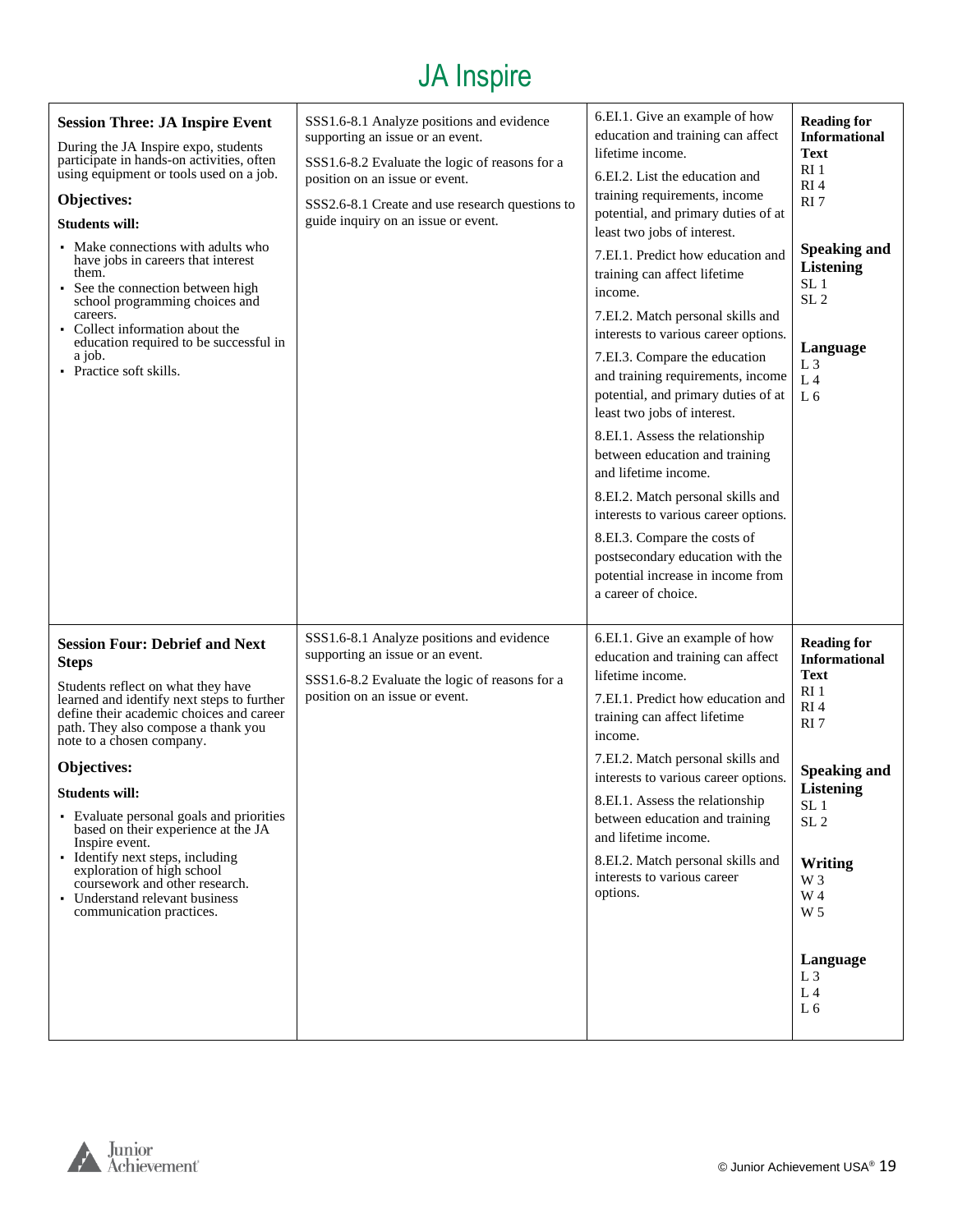# JA Career Exploration Fair

<span id="page-19-0"></span>

| <b>Session Descriptions</b>                                                                                                                                                                                                                                                                                                                                                                                                                                                | <b>Financial Literacy Standards</b>                                                                                                                                                                                                                                                                                                                                                                                                                                                                                                                                                                                                     | <b>Common Core</b><br><b>ELA</b>                                                                                                                                                                                                                                   |
|----------------------------------------------------------------------------------------------------------------------------------------------------------------------------------------------------------------------------------------------------------------------------------------------------------------------------------------------------------------------------------------------------------------------------------------------------------------------------|-----------------------------------------------------------------------------------------------------------------------------------------------------------------------------------------------------------------------------------------------------------------------------------------------------------------------------------------------------------------------------------------------------------------------------------------------------------------------------------------------------------------------------------------------------------------------------------------------------------------------------------------|--------------------------------------------------------------------------------------------------------------------------------------------------------------------------------------------------------------------------------------------------------------------|
| Pre-Fair Session: What Sets You Apart?<br>Students reflect on their abilities, interests, and values as<br>they consider future career choices.<br>Objectives:<br><b>Students will:</b><br>• Define careers.<br>Differentiate between abilities (skills) and values.<br>• Identify their personal characteristics.                                                                                                                                                         | <b>Financial Literacy Standards</b><br>6.EI.1. Give an example of how education and training can<br>affect lifetime income.<br>7.EI.1. Predict how education and training can affect lifetime<br>income.<br>7.EI.2. Match personal skills and interests to various career<br>options.<br>8.EI.1. Assess the relationship between education and training<br>and lifetime income.<br>8.EI.2. Match personal skills and interests to various career<br>options.                                                                                                                                                                            | <b>Reading for</b><br><b>Informational</b><br><b>Text</b><br>RI <sub>4</sub><br>RI <sub>7</sub><br><b>Speaking and</b><br><b>Listening</b><br>SL <sub>1</sub><br>SL <sub>2</sub><br>Language<br>L <sub>3</sub><br>L <sub>4</sub><br>L <sub>6</sub>                 |
| The Day of the Fair<br>Students will visit seven speakers from the community<br>who will give brief presentations about their jobs, allowing<br>time for students to ask questions.<br>Objectives:<br><b>Students will:</b><br>• Complete one pre-fair activity (teacher-led) (optional).<br>• Express how jobs require specific interests and skills.<br>• Complete one post-fair activity (teacher-led)<br>(optional).<br>• Complete a student evaluation, if requested. | <b>Financial Literacy Standards</b><br>7.EI.1. Predict how education and training can affect lifetime<br>income.<br>7.EI.2. Match personal skills and interests to various career<br>options.<br>7.EI.3. Compare the education and training requirements,<br>income potential, and primary duties of at least two jobs of<br>interest.<br>8.EI.1. Assess the relationship between education and training<br>and lifetime income.<br>8.EI.2. Match personal skills and interests to various career<br>options.<br>8.EI.3. Compare the costs of postsecondary education with the<br>potential increase in income from a career of choice. | <b>Reading for</b><br><b>Informational</b><br><b>Text</b><br>RI <sub>4</sub><br>RI <sub>7</sub><br><b>Speaking and</b><br><b>Listening</b><br>SL <sub>1</sub><br>SL <sub>2</sub><br>Writing<br>W 4<br>W 7<br>Language<br>L <sub>3</sub><br>$L_4$<br>L <sub>6</sub> |

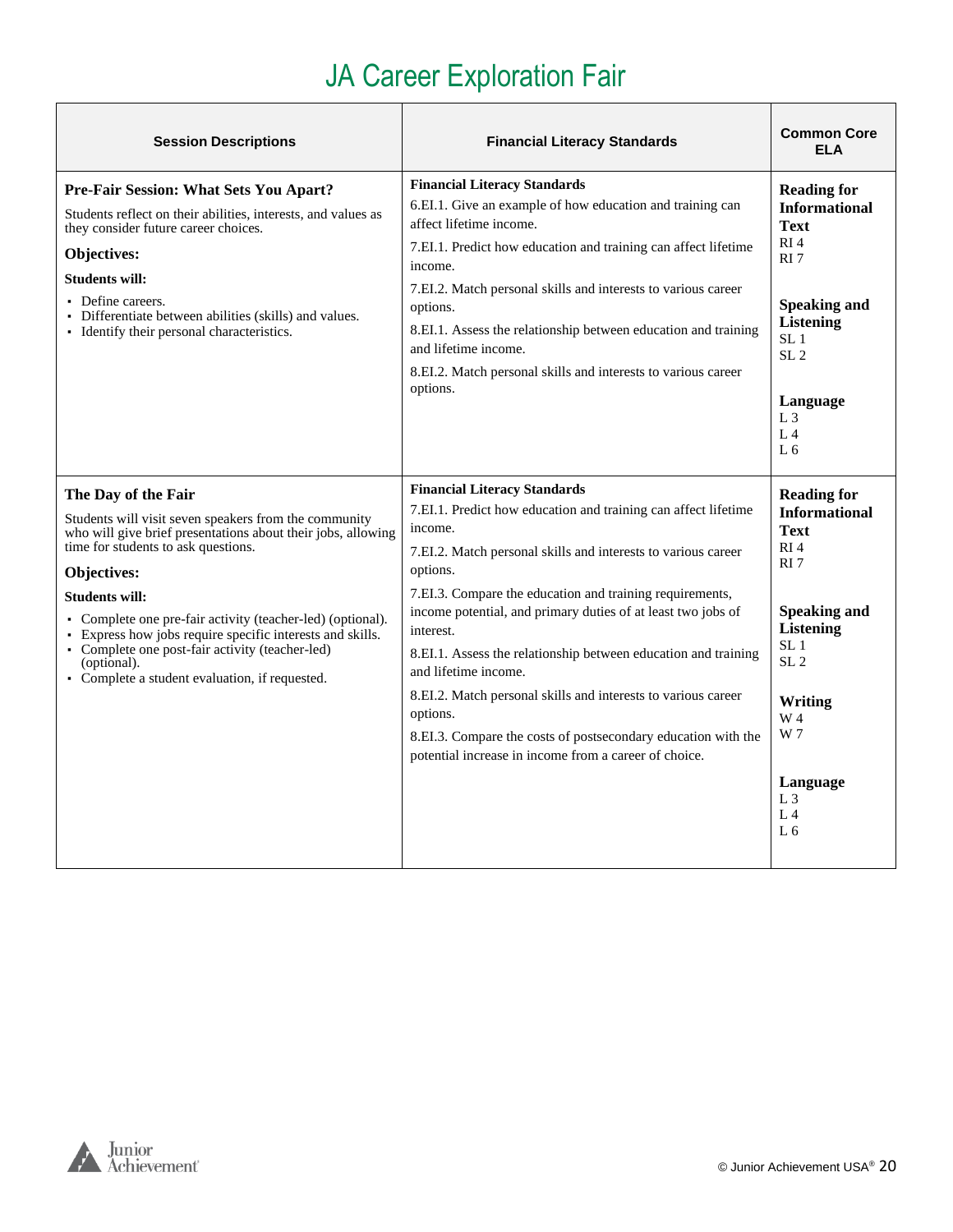# JA Career Exploration Fair

| <b>Session Descriptions</b>                                                                                                                                                                                      | <b>Financial Literacy Standards</b>                                                                                                                                                           | <b>Common Core</b><br><b>ELA</b>                                                                                                                                                                                                                                                                                  |
|------------------------------------------------------------------------------------------------------------------------------------------------------------------------------------------------------------------|-----------------------------------------------------------------------------------------------------------------------------------------------------------------------------------------------|-------------------------------------------------------------------------------------------------------------------------------------------------------------------------------------------------------------------------------------------------------------------------------------------------------------------|
| <b>Post-Fair Session</b><br>Students reflect on their JA Career Exploration Fair<br>experiences.<br>Objectives:<br><b>Students will:</b><br>• Identify a future career goal.<br>• Create a personal action plan. | <b>Financial Literacy Standards</b><br>7.EI.2. Match personal skills and interests to various career<br>options.<br>8.EI.2. Match personal skills and interests to various career<br>options. | <b>Reading for</b><br><b>Informational</b><br><b>Text</b><br>RI <sub>2</sub><br>RI <sub>4</sub><br>RI <sub>5</sub><br>RI <sub>7</sub><br><b>Speaking and</b><br><b>Listening</b><br>SL <sub>1</sub><br>SL <sub>2</sub><br>Writing<br>W 4<br>W 7<br>Language<br>L <sub>3</sub><br>L <sub>4</sub><br>L <sub>6</sub> |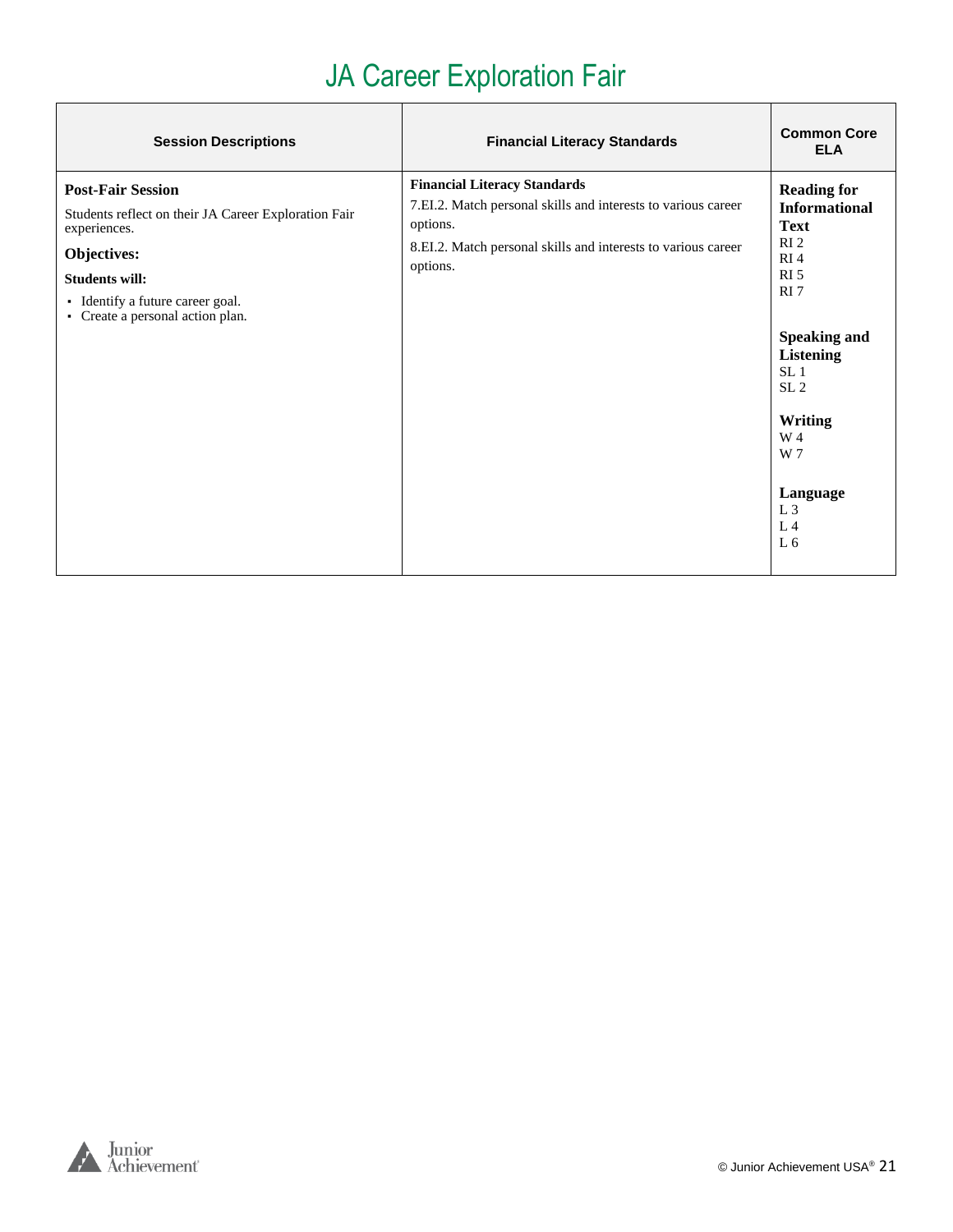# JA Career Speaker Series

<span id="page-21-0"></span>

| <b>Session Descriptions</b>                                                                                                                                                                                                                                                                                               | <b>Academic Standards</b>                                                                                                                                                                                                                                                                                                                                                                                                                                                                                                                                                                                                               | <b>Common Core</b><br><b>ELA</b>                                                                                                                                                                                                                                 |
|---------------------------------------------------------------------------------------------------------------------------------------------------------------------------------------------------------------------------------------------------------------------------------------------------------------------------|-----------------------------------------------------------------------------------------------------------------------------------------------------------------------------------------------------------------------------------------------------------------------------------------------------------------------------------------------------------------------------------------------------------------------------------------------------------------------------------------------------------------------------------------------------------------------------------------------------------------------------------------|------------------------------------------------------------------------------------------------------------------------------------------------------------------------------------------------------------------------------------------------------------------|
| <b>Session One: Before the Event</b><br>Students research the visiting<br>career speaker and his or her<br>company, and prepare questions<br>for the speaker event.<br>Objectives:<br><b>Students will:</b><br>• Identify skills and interests.<br>• Recognize Career Clusters<br>• Recall future high-demand occupations | <b>Financial Literacy Standards</b><br>6.EI.1. Give an example of how education and training can<br>affect lifetime income.<br>7.EI.1. Predict how education and training can affect lifetime<br>income.<br>7.EI.2. Match personal skills and interests to various career<br>options.<br>8.EI.1. Assess the relationship between education and<br>training and lifetime income.<br>8.EI.2. Match personal skills and interests to various career<br>options.                                                                                                                                                                            | <b>Reading for</b><br><b>Informational Text</b><br>RI <sub>1</sub><br>RI <sub>4</sub><br>RI <sub>7</sub><br><b>Speaking and</b><br><b>Listening</b><br>SL <sub>1</sub><br>SL <sub>2</sub><br>Writing<br>W 4<br>W 7<br>Language<br>$L_3$<br>L <sub>4</sub><br>L 6 |
| <b>Session Two: During the Event</b><br>Students learn about the guest<br>speaker's job experiences and<br>stories, ask questions, and take<br>notes.<br>Objectives:<br>Students will:<br>• Practice active listening skills.<br>• Equate job responsibilities with skills and interests                                  | <b>Financial Literacy Standards</b><br>7.EI.1. Predict how education and training can affect lifetime<br>income.<br>7.EI.2. Match personal skills and interests to various career<br>options.<br>7.EI.3. Compare the education and training requirements,<br>income potential, and primary duties of at least two jobs of<br>interest.<br>8.EI.1. Assess the relationship between education and<br>training and lifetime income.<br>8.EI.2. Match personal skills and interests to various career<br>options.<br>8.EI.3. Compare the costs of postsecondary education with<br>the potential increase in income from a career of choice. | <b>Speaking and</b><br><b>Listening</b><br>SL <sub>1</sub><br>SL <sub>2</sub><br>Writing<br>W 4<br>W 7<br>Language<br>$L_3$<br>L <sub>4</sub><br>L6                                                                                                              |
| <b>Session Three: After the Event</b><br>Students reflect on what they learned during their<br>preparation and the speaker event.<br>Objectives:<br><b>Students will:</b><br>• Recognize Career Clusters                                                                                                                  | <b>Financial Literacy Standards</b><br>7.EI.2. Match personal skills and interests to various career<br>options.<br>8.EI.2. Match personal skills and interests to various career<br>options.                                                                                                                                                                                                                                                                                                                                                                                                                                           | <b>Speaking and</b><br><b>Listening</b><br>SL <sub>1</sub><br>SL <sub>2</sub><br>Writing<br>W <sub>2</sub><br>W 4<br>W 7<br>Language<br>$L_3$<br>L <sub>4</sub><br>L <sub>6</sub>                                                                                |

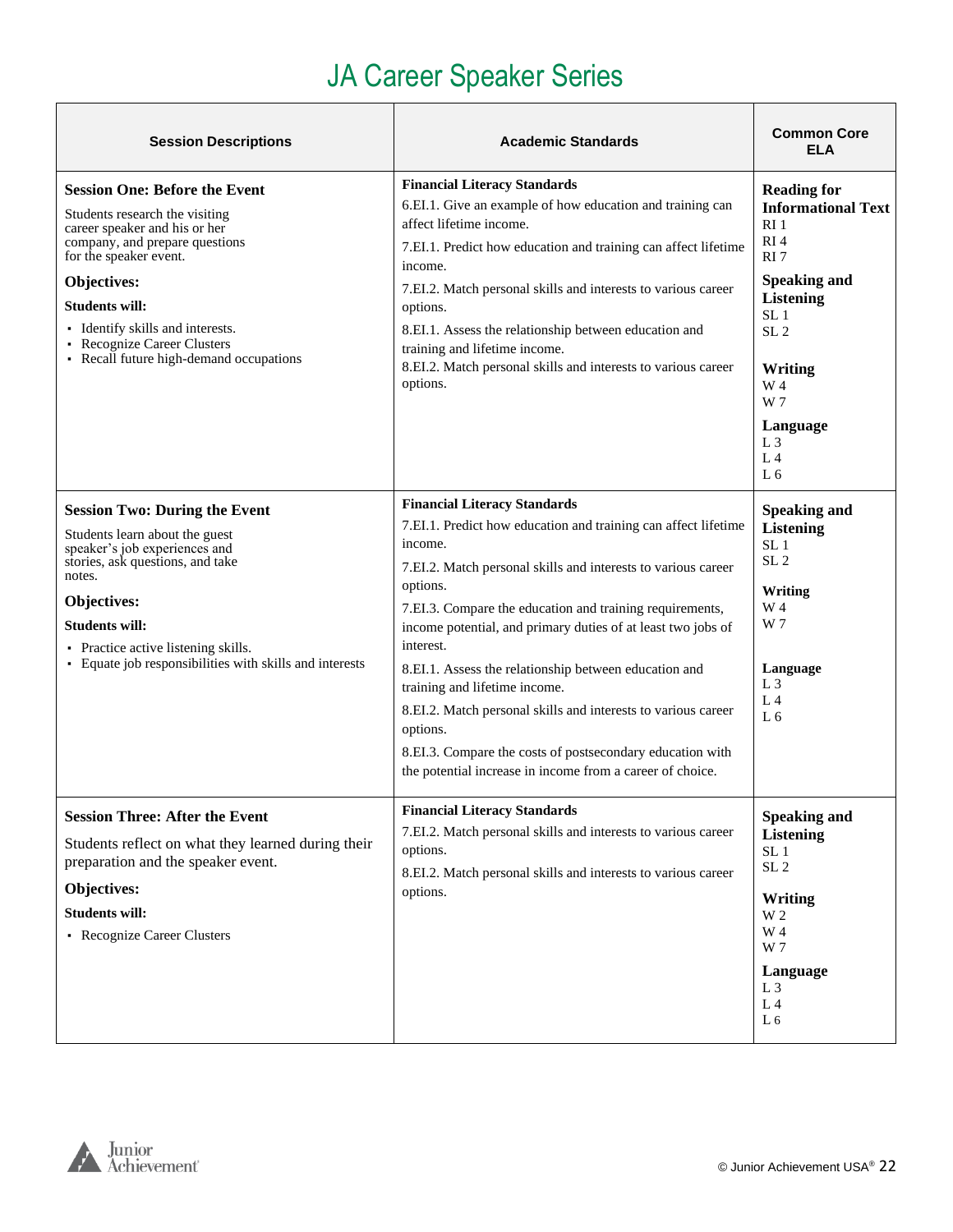# JA Excellence through Ethics

| <b>Session Descriptions</b>                                                                                                                                                                                                                                                                                                                                                                                                                                                                                                                                                                                                                                                | <b>Academic Standards</b>                                                                                                                                                                                                                                                                                           | <b>Common Core</b><br><b>ELA</b>                                                                                                                                                                                                                                                                                              |
|----------------------------------------------------------------------------------------------------------------------------------------------------------------------------------------------------------------------------------------------------------------------------------------------------------------------------------------------------------------------------------------------------------------------------------------------------------------------------------------------------------------------------------------------------------------------------------------------------------------------------------------------------------------------------|---------------------------------------------------------------------------------------------------------------------------------------------------------------------------------------------------------------------------------------------------------------------------------------------------------------------|-------------------------------------------------------------------------------------------------------------------------------------------------------------------------------------------------------------------------------------------------------------------------------------------------------------------------------|
| Day of the Visit<br>Students are introduced to the concept of ethics, participate in a<br>demonstration of why ethics are important to discuss, examine<br>their core values, and explore how we are all interdependent on<br>the choices we each make.<br>Objectives:<br><b>Students will:</b><br>• Define ethics, ethical dilemma, values, core values, and<br>interdependence.<br>Articulate how one's core values affects one's choices.<br>Articulate and identify the steps necessary to make ethical<br>decisions.<br>• Recognize that individual ethics affect the greater<br>community.                                                                           | <b>Social Studies</b><br>E1: Understands that people have to make choices<br>between wants and needs and evaluates the outcomes of<br>those choices.<br>E1.6-8.3 Analyze examples of how groups and<br>individuals have considered profit and personal values<br>in making economic choices in the past or present. | <b>Reading for</b><br><b>Informational</b><br><b>Text</b><br>RI <sub>1</sub><br>RI <sub>4</sub><br>RI <sub>7</sub><br><b>Speaking and</b><br><b>Listening</b><br>SL <sub>1</sub><br>SL <sub>2</sub><br>SL <sub>3</sub><br>SL <sub>4</sub><br>Writing<br>W 4<br>Language<br>L <sub>3</sub><br>L <sub>4</sub><br>L <sub>6</sub> |
| <b>Reflection Activity</b><br>Students will reflect and discuss what they've learning after<br>interacting with the volunteer, a local business professional who<br>articulated how and why professionals make ethical choices and<br>decisions regarding relationships, the work environment, and<br>life.<br>Objectives:<br><b>Students will:</b><br>• Apply key terms and concepts used in the volunteer-led<br>activities.<br>• Use intentional, ethical decision-making skills to consider<br>outcomes and consequences of choices.<br>• Self-examine to develop a personal awareness of values to<br>begin to see the connection between their words and<br>actions. | <b>Social Studies</b><br>E1: Understands that people have to make choices<br>between wants and needs and evaluates the outcomes of<br>those choices.<br>E1.6-8.3 Analyze examples of how groups and<br>individuals have considered profit and personal values<br>in making economic choices in the past or present. | <b>Speaking and</b><br><b>Listening</b><br>SL <sub>1</sub><br>SL <sub>2</sub><br>SL <sub>3</sub><br>Language<br>L <sub>3</sub><br>L <sub>4</sub><br>L <sub>6</sub>                                                                                                                                                            |

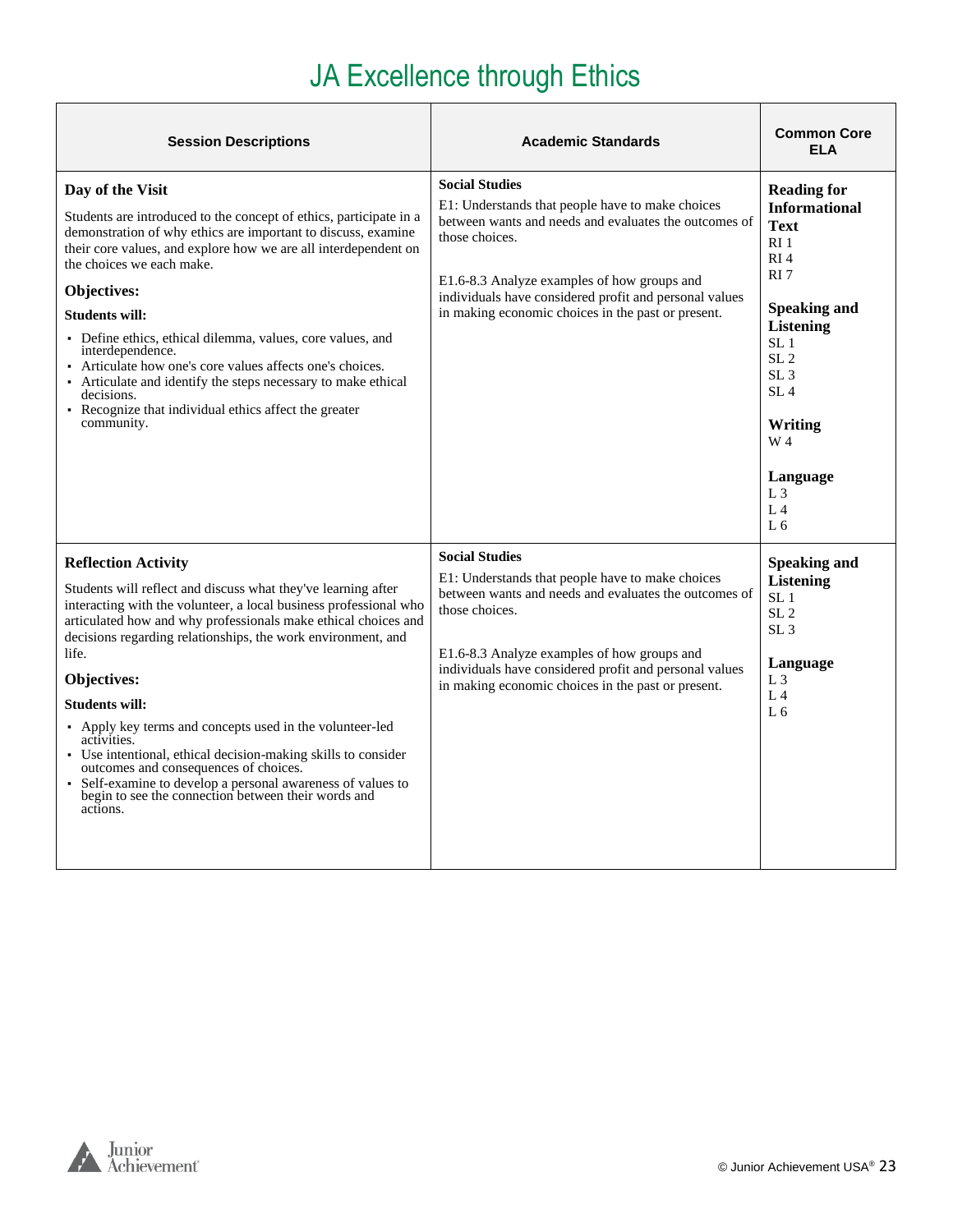# JA It's My Job (Soft Skills)

<span id="page-23-0"></span>

| <b>Session Descriptions</b>                                                                                                                                                                                                                                                                                                                                                                                                                                                                                                                                                                        | <b>Academic Standards</b>                                                                                                                                                                                                                                                                                                                                                                                                                           | <b>Common Core</b><br><b>ELA</b>                                                                                                                                                                                                                                                                                        |
|----------------------------------------------------------------------------------------------------------------------------------------------------------------------------------------------------------------------------------------------------------------------------------------------------------------------------------------------------------------------------------------------------------------------------------------------------------------------------------------------------------------------------------------------------------------------------------------------------|-----------------------------------------------------------------------------------------------------------------------------------------------------------------------------------------------------------------------------------------------------------------------------------------------------------------------------------------------------------------------------------------------------------------------------------------------------|-------------------------------------------------------------------------------------------------------------------------------------------------------------------------------------------------------------------------------------------------------------------------------------------------------------------------|
| <b>Communicating About Yourself</b><br>Students learn what their dress, speech, and listening<br>skills communicate to others about them.<br>Objectives:<br><b>Students will:</b><br>Recognize the importance of manners as an<br>element of professionalism.<br>Identify language and style appropriate for the<br>workplace.                                                                                                                                                                                                                                                                     | <b>Financial Literacy Standards</b><br>6.EI.1. Give an example of how education and training can affect<br>lifetime income.<br>7.EI.1. Predict how education and training can affect lifetime income.<br>7.EI.2. Match personal skills and interests to various career options.<br>8.EI.1. Assess the relationship between education and training and<br>lifetime income.<br>8.EI.2. Match personal skills and interests to various career options. | <b>Reading for</b><br><b>Informational</b><br><b>Text</b><br>RI 1<br>RI <sub>4</sub><br><b>Speaking and</b><br><b>Listening</b><br>SL <sub>1</sub><br>SL <sub>2</sub><br>SL <sub>4</sub><br>SL <sub>6</sub><br>Writing<br>W 4<br>Language<br>L1<br>L <sub>2</sub><br>L <sub>3</sub><br>L <sub>4</sub><br>L <sub>6</sub> |
| <b>Applications and Resumes</b><br>Students examine both document forms and begin to<br>think about how to adapt their experiences, skills,<br>and achievements into the applicable template to<br>present themselves to a potential employer.<br>Objectives:<br><b>Students will:</b><br>• Identify information necessary for a job<br>application.<br>Recognize key features and formatting of<br>resumes.<br>• Use appropriate language for a resume.                                                                                                                                           | <b>Financial Literacy Standards</b><br>6.EI.4. Label basic components of a part-time job application.<br>7.EI.7. Complete a part-time job application.<br>8.EI.6. Complete a part-time job application.                                                                                                                                                                                                                                             | <b>Speaking and</b><br><b>Listening</b><br>SL <sub>1</sub><br>SL <sub>2</sub><br>Writing<br>W 4<br>Language<br>L1<br>L <sub>2</sub><br>L <sub>3</sub><br>L <sub>4</sub><br>L <sub>6</sub>                                                                                                                               |
| <b>Interviewing for a Job</b><br>Students complete an activity and track their<br>accomplishments in a "brag sheet." Additional<br>activities are available in which students develop a<br>personal profile that will help them succeed during<br>an interview and practice mock interviews.<br>Objectives:<br>Students will:<br>• Identify appropriate content for a personal brag<br>sheet<br>• Adapt personal information to interview<br>situations.<br>• Develop answers to common interview<br>questions.<br>• Recognize appropriate professional dress and<br>demeanor for a job interview. | <b>Financial Literacy Standards</b><br>7.EI.1. Predict how education and training can affect lifetime income.<br>7.EI.2. Match personal skills and interests to various career options.<br>8.EI.1. Assess the relationship between education and training and<br>lifetime income.<br>8.EI.2. Match personal skills and interests to various career options.                                                                                         | <b>Speaking and</b><br>Listening<br>SL <sub>1</sub><br>SL <sub>2</sub><br>SL <sub>4</sub><br>SL <sub>6</sub><br><b>Writing</b><br>W 4<br>Language<br>L1<br>L <sub>2</sub><br>L <sub>3</sub><br>L <sub>4</sub><br>L <sub>6</sub>                                                                                         |